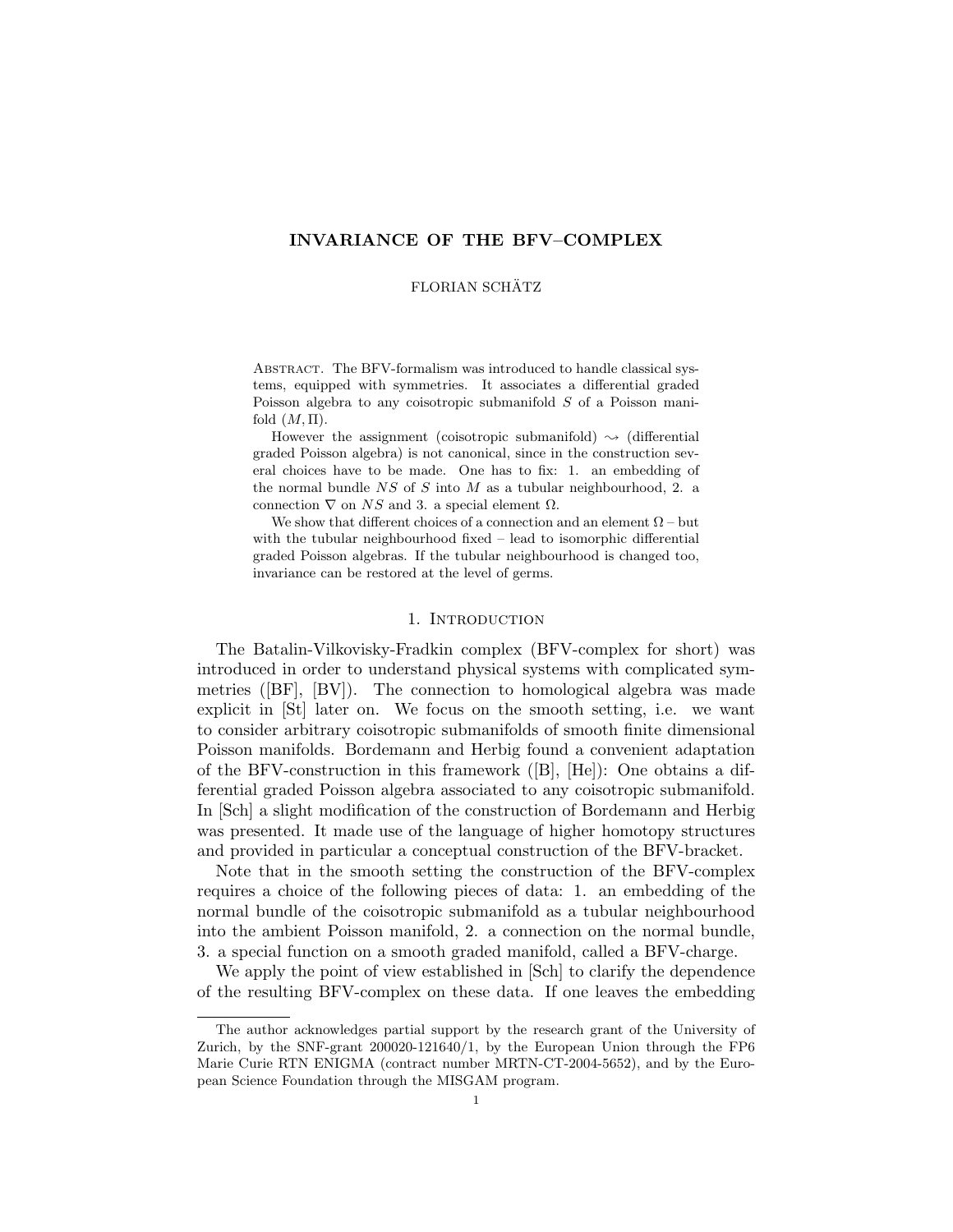fixed and only changes the connection and the BFV-charge, one simply obtains two isomorphic differential graded Poisson algebras, see Theorem 1 in Section 3. Note that the dependence on the choice of BFV-charge was well understood, see [St] for instance. Dependence on the embedding is more subtle. We introduce the notion of "restriction" of a given BFVcomplex to an open neighbourhood of the coisotropic submanifold inside its normal bundle (Definition 2) and show that different choices of embeddings lead to isomorphic restricted BFV-complexes – see Theorem 2 in Section 4. As a Corollary one obtains that a germ-version of the BFV-complex is independent of all the choices up to isomorphism (Corollary 4).

It turns out that the differential graded Poisson algebra associated to a fixed embedding of the normal bundle as a tubular neighbourhood, yields a description of the moduli space of coisotropic sections in terms of the  $BFV$ -complex – see [Sch2].

Acknowledgement. I thank Alberto Cattaneo for remarks on a draft of this work. Moreover, I thank the referee for helpful comments.

## 2. Preliminaries

The purpose of this Section is threefold: to recollect some facts about the theory of higher homotopy structures, to recall some concepts concerning Poisson manifolds and coisotropic submanifolds and to outline the construction of the BFV-complex. More details on these subjects can be found in Sections 2 and 3 of [Sch] and in the references cited therein. We assume the reader to be familiar with the theory of graded algebras and smooth graded manifolds.

2.1.  $L_{\infty}$ -algebras: Homotopy Transfer and Homotopies. Let V be a  $\mathbb{Z}$ -graded vector space over  $\mathbb{R}$  (or any other field of characteristic 0); i.e., V is a collection  $(V_i)_{i\in\mathbb{Z}}$  of vector spaces  $V_i$  over R. The homogeneous elements of V of degree  $i \in \mathbb{Z}$  are the elements of  $V_i$ . We denote the degree of a homogeneous element  $x \in V$  by |x|. A morphism  $f: V \to W$  of graded vector spaces is a collection  $(f_i: V_i \to W_i)_{i \in \mathbb{Z}}$  of linear maps. The nth suspension functor [n] from the category of graded vector spaces to itself is defined as follows: given a graded vector space  $V, V[n]$  denotes the graded vector space corresponding to the collection  $V[n]_i := V_{n+i}$ . The nth suspension of a morphism  $f: V \to W$  of graded vector spaces is given by the collection  $(f[n]_i := f_{n+i} : V_{n+i} \to W_{n+i})_{i \in \mathbb{Z}}$ . The tensor product of two graded vector spaces V and W over  $\mathbb R$  is the graded vector whose component in degree  $k$  is given by

$$
(V \otimes W)_k := \bigoplus_{r+s=k} V_r \otimes W_s.
$$

The denote this graded vector space by  $V \otimes W$ .

The structure of a flat  $L_{\infty}[1]$ -algebra on V is given by a family of multilinear maps  $(\mu^k: V^{\otimes k} \to V[1])_{k \geq 1}$  that satisfies: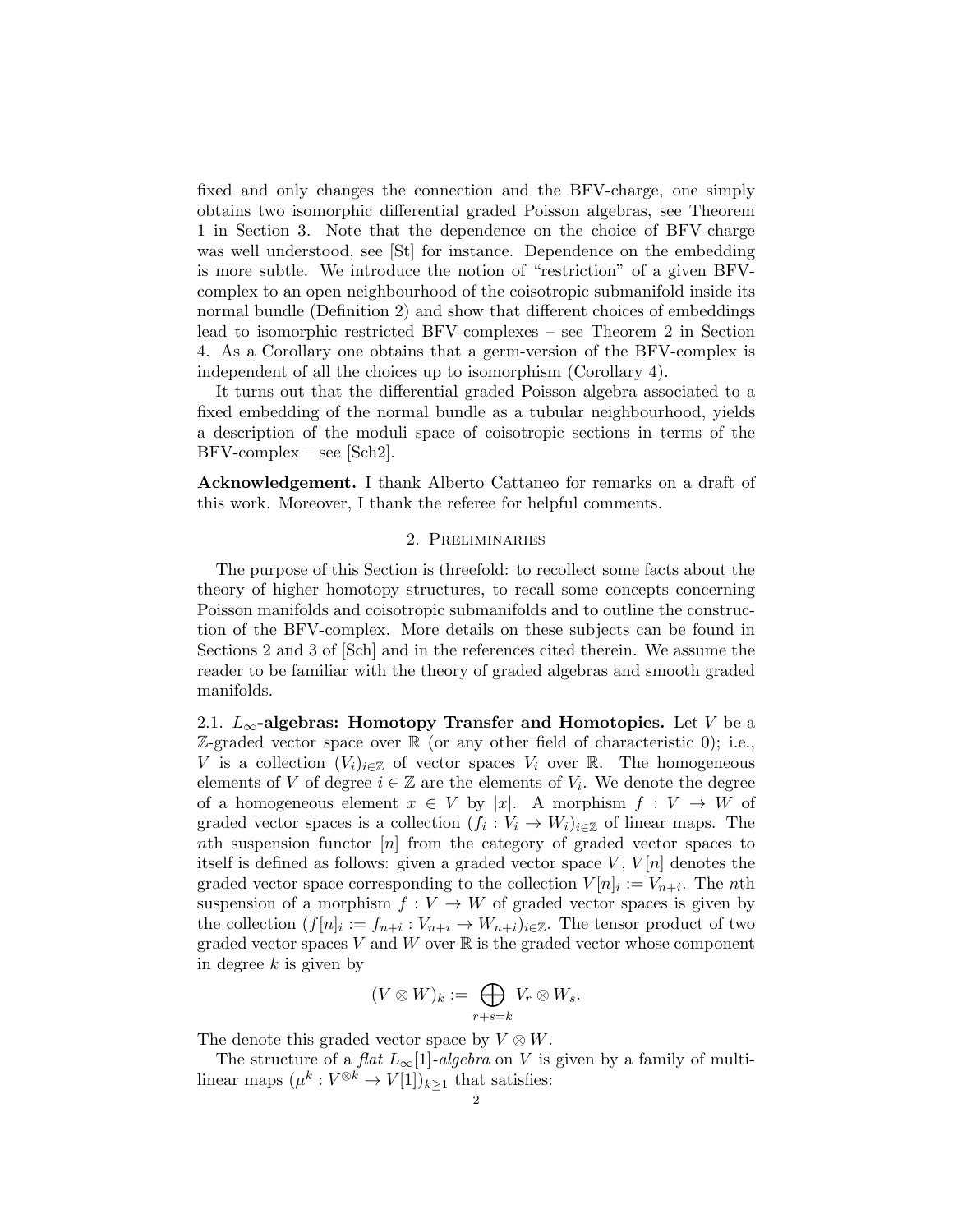- (1)  $\mu^k(\cdots \otimes a \otimes b \otimes \cdots) = (-1)^{|a||b|} \mu^k(\cdots \otimes b \otimes a \otimes \cdots)$  holds for all  $k \geq 1$  and all homogeneous elements a, b of V.
- (2) The family of *Jacobiators*  $(J^k)_{k\geq 1}$  defined by

$$
J^{k}(x_{1} \cdots x_{n}) :=
$$
  
= 
$$
\sum_{r+s=k} \sum_{\sigma \in (r,s)-s} \operatorname{sign}(\sigma) \mu^{s+1} (\mu^{r}(x_{\sigma(1)} \otimes \cdots \otimes x_{\sigma(r)}) \otimes x_{\sigma(r+1)} \otimes \cdots \otimes x_{\sigma(n)})
$$

vanishes identically. Here  $sign(\cdot)$  is the Koszul sign, i.e. the representation of  $\Sigma_n$  on  $V^{\otimes n}$  induced by mapping the transposition  $(2,1)$  to  $a\otimes b\mapsto (-1)^{|a||b|}b\otimes a$ . Moreover  $(r, s)$ -shuffles are permutations  $\sigma$  of  $\{1, \ldots, k = r + s\}$  such that  $\sigma(1) < \cdots < \sigma(r)$  and  $\sigma(r+1) < \cdots < \sigma(k).$ 

Since we are only going to consider flat  $L_{\infty}[1]$ -algebras we will suppress the adjective "flat" from now on. In this case the vanishing of the first Jacobiator implies that  $\mu^1$  is a coboundary operator. We remark that an  $L_{\infty}[1]$ -algebra structure on V is equivalent to the more traditional notion of an  $L_{\infty}$ -algebra structure on  $V[-1]$ , see [MSS] for instance.

Given an  $L_{\infty}$ -algebra structure  $(\mu^k)_{k\geq 1}$  on V, there is a distinguished subset of  $V_1$  that contains elements  $v \in V_1$  satisfying the *Maurer-Cartan* equation (MC-equation for short)

$$
\sum_{k\geq 1}\frac{1}{k!}\mu^k(v\otimes\cdots\otimes v)=0.
$$

This set is called the set of Maurer-Cartan elements (MC-elements for short) of  $V$ .

Let V be equipped with an  $L_{\infty}$ -algebra structure such that the coboundary operator  $\mu^1$  decomposes into  $d + \delta$  with  $d^2 = 0 = \delta^2$  and  $d \circ \delta + \delta \circ d = 0$ . i.e.  $(V, d, \delta)$  is a double complex. Then – under mild convergence assumptions – it is possible to construct an  $L_{\infty}$ -algebra structure on  $H(V, d)$  that is "isomorphic up to homotopy" to the original  $L_{\infty}$ -algebra structure on V ([GL]). More concretely, one has to fix an embedding i of  $H(V, d)$  into V, a projection pr from V to  $H(V, d)$  and a homotopy operator h (of degree -1) which satisfies

$$
d \circ h + h \circ d = id_V - i \circ pr.
$$

We will also impose the following side-conditions for the sake of simplicity: 1.)h ∘ h = 0, 2.)pr ∘ h = 0 and 3.)h ∘ i = 0. Then explicit formulae for the structure maps for an  $L_{\infty}$ -algebras on  $H(V, d)$  can be written down. These are given in terms of rooted planar trees, see [Sch] for a review. We will explain the construction in more detail later on for the examples which are relevant for our purpose.

Furthermore one obtains  $L_{\infty}$ -morphisms between  $H(V, d)$  and V that induce inverse maps on cohomology. Such  $L_{\infty}$ -morphisms are called  $L_{\infty}$ quasi-isomorphisms.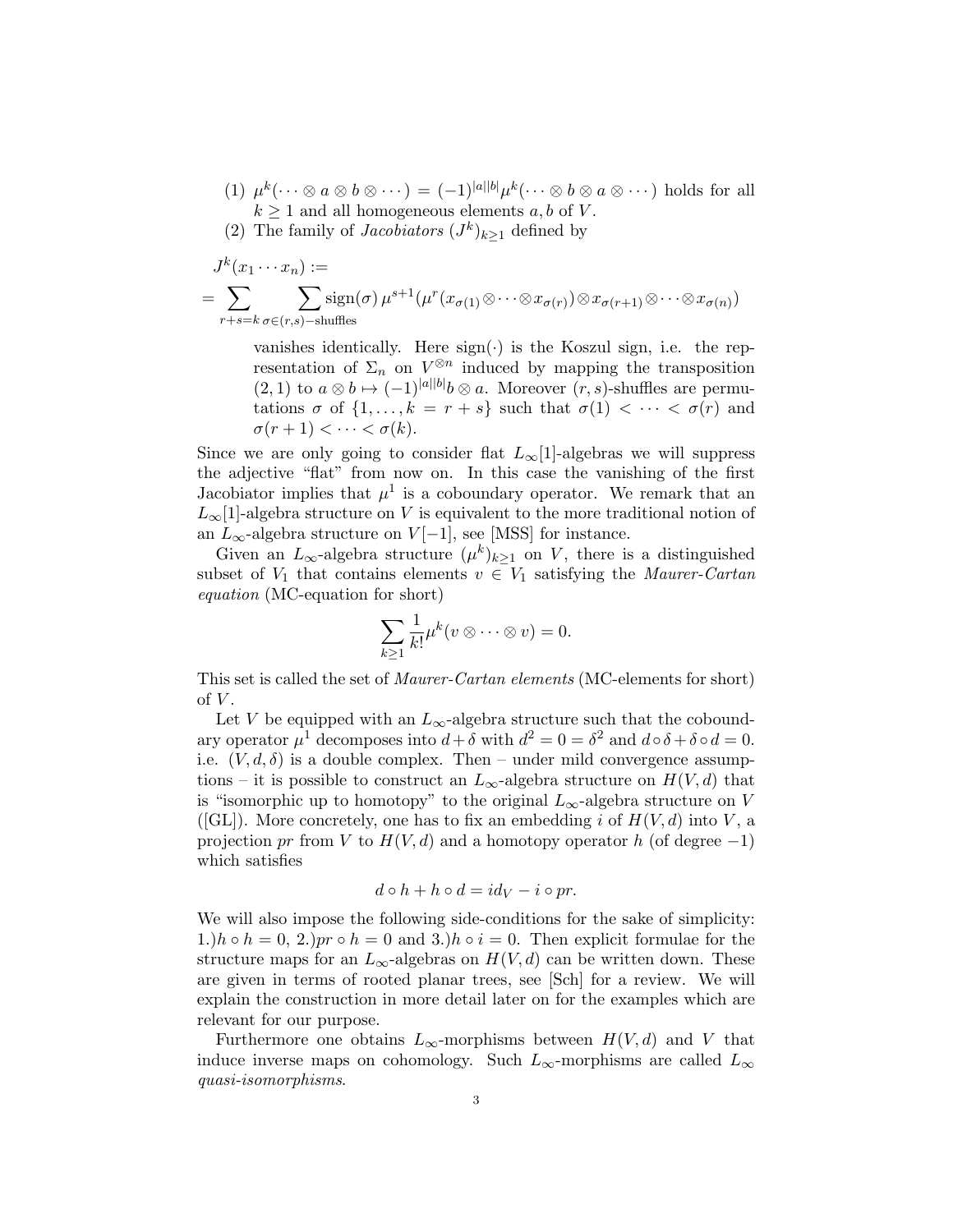Consider the differential graded algebra  $(\Omega([0,1]), d_{DR}, \wedge)$  of smooth forms on the interval  $I := [0, 1]$ . The inclusions of a point  $\{*\}$  as  $0 \le s \le 1$  induces a chain map  $ev_s : (\Omega(I), d_{DR}) \to (\mathbb{R}, 0)$  that is a morphisms of algebras. Given any  $L_{\infty}$ -algebra structure on V there is a natural  $L_{\infty}$ -algebra structure on  $V \otimes \Omega(I)$  defined by

$$
\tilde{\mu}^1(v \otimes \alpha) := \mu^1(v) \otimes \alpha + (-1)^{|v|} v \otimes d_{DR}\alpha
$$

and

$$
\tilde{\mu}^k((v_1 \otimes \alpha_1) \otimes \cdots \otimes (v_k \otimes \alpha_k)) := (-1)^{\#} \mu^k(v_1 \otimes \cdots \otimes v_k) \otimes (\alpha_1 \wedge \cdots \wedge \alpha_k)
$$

for  $k \geq 2$ . Here # denotes the sign one picks up by assigning  $(-1)^{|v_{i+1}||\alpha_i|}$ to passing  $\alpha_i$  from the left-hand side of  $v_{i+1}$  to the right-hand side (and replacing  $\alpha_{i+1}$  by  $\alpha_i \wedge \alpha_{i+1}$ ).

Following [MSS], we call two morphisms f and g from an  $L_{\infty}$ -algebra A to B homotopic if there exists an  $L_{\infty}$ -morphism F from A to  $B \otimes \Omega(I)$  such that

$$
\bullet\,\left( id\otimes ev_{0}\right) \circ F=f\,\text{ and }\\
$$

• 
$$
(id \otimes ev_1) \circ F = g
$$
 hold.

This defines an equivalence relation on the set of  $L_{\infty}$ -morphisms from A to B.

Let F be an  $L_{\infty}$ -morphism from A to  $B \otimes \Omega(I)$ . Consequently  $f_s := ev_s \circ F$ is an  $L_{\infty}$  morphism between A and B for any  $s \in I$ . Given a MC-element v in A one obtains a one-parameter family of MC-elements

$$
w_s := \sum_{k \geq 1} \frac{1}{n!} (f_s)_k (v \otimes \dots \otimes v)
$$

of B. Here  $(f_s)_k$  denotes the kth Taylor component of  $f_s$ .

In the main body of this paper we are only interested in the following particular case: B is a differential graded Lie algebra (i.e. only the first and second structure maps are non-vanishing). Denote the graded Lie bracket by  $[\cdot, \cdot]$ . Furthermore we assume that the differential D is given by the adjoint action of a degree  $+1$  element  $\Gamma$  that satisfies  $[\Gamma, \Gamma] = 0$ . The MC-equation for an element w of  $(B, D = [\Gamma, \cdot], [\cdot, \cdot])$  reads

$$
[\Gamma + w, \Gamma + w] = 0.
$$

From the one-parameter family of MC-elements  $w_s$  in B one obtains a oneparameter family of differential graded Lie algebras on B by setting

$$
D_s(\cdot):=[\Gamma+w_s,\cdot]
$$

while leaving the bracket unchanged.

How are the differential graded Lie algebras  $(B, D<sub>s</sub>, [\cdot, \cdot])$  related for different values of  $s \in I$ ? To answer this question we first apply the  $L_{\infty}$  morphism  $F: A \rightarrow B \otimes \Omega(I)$  to v and obtain a MC-element  $w(t) + u(t)dt$  in  $B \otimes \Omega(I)$ .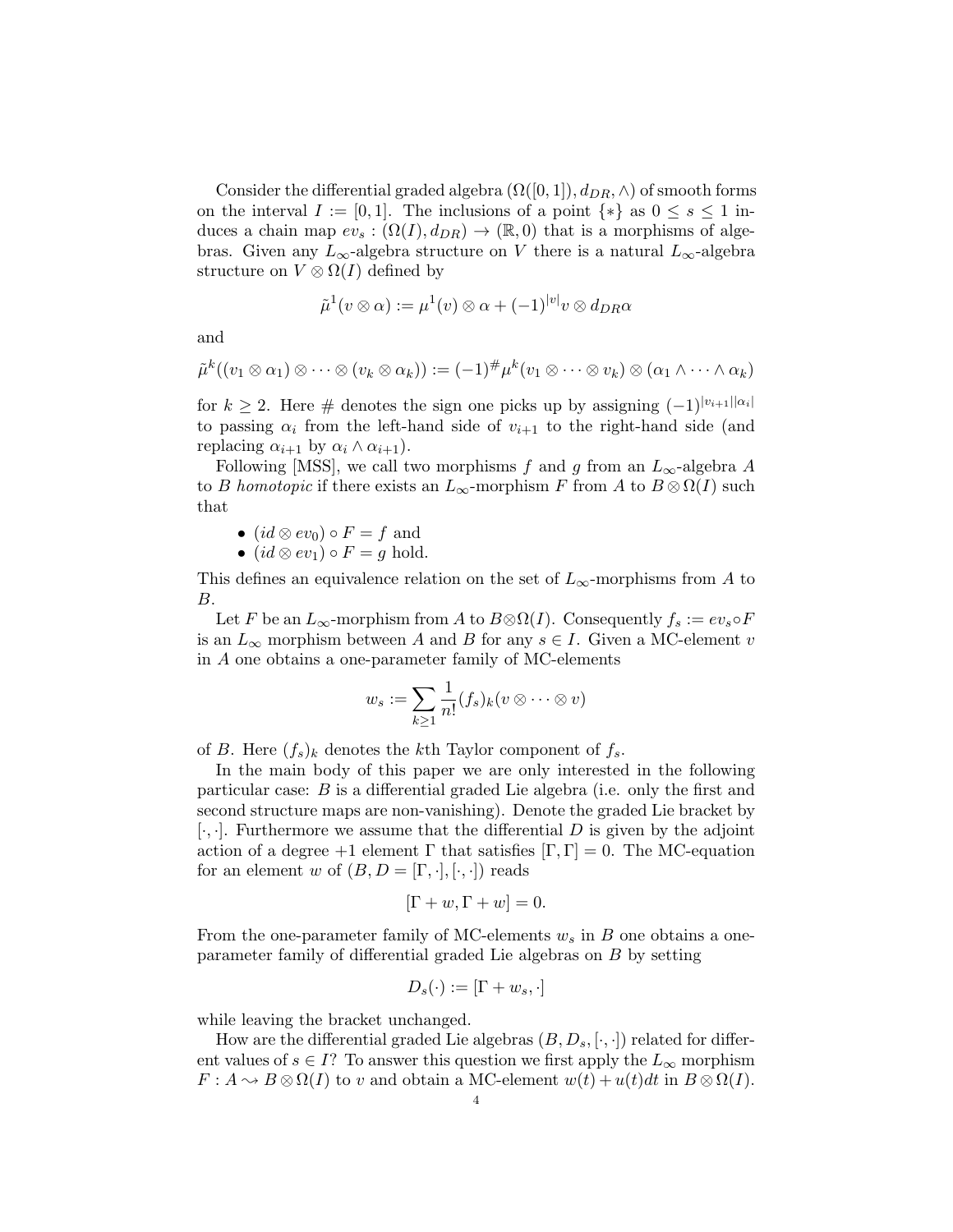It is straightforward to check that  $w(s) = w_s$  for all  $s \in I$ . Moreover the MC-equation in  $B \otimes \Omega(I)$  splits up into

$$
[\Gamma + w(t), \Gamma + w(t)] = 0
$$

and

$$
\frac{d}{dt}w(t) = [u(t), \Gamma + w(t)].
$$

The second equation implies that whenever the adjoint action of  $u(t)$  on B can be integrated to a one-parameter family of automorphisms  $(U(t))_{t\in I}$ ,  $U(s)$  establishes an automorphism of  $(B, [\cdot, \cdot])$  that maps  $\Gamma + w(0)$  to  $\Gamma + w(s)$ (for any  $s \in I$ ). Consequently:

**Lemma 1.** Let A and  $(B, [\Gamma, \cdot], [\cdot, \cdot])$  be differential graded Lie algebras, v a MC-element in A and F an  $L_{\infty}$  morphism from A to  $B \otimes \Omega(I)$  such that

$$
\sum_{k\geq 1}\frac{1}{k!}F_k(v\otimes\cdots\otimes v)
$$

is well-defined in  $B \otimes \Omega(I)$ . Denote this element by  $w(t) + u(t)dt$ . Furthermore the flow equation

$$
X(0) = b, \quad \frac{d}{dt}|_{t=s} X(t) = [u(s), X(s)], s \in I
$$

is assumed to have a unique solution for arbitrary  $b \in B$ .

Then the one-parameter family  $U(t)$  of automorphisms of B that integrates the adjoint action by  $u(t)$  maps  $\Gamma + w(0)$  to  $\Gamma + w(t)$ . In particular  $U(s)$  is an isomorphims of differential graded Lie algebras

 $(B, [\Gamma + w(0), \cdot], [\cdot, \cdot]) \to (B, [\Gamma + w(s), \cdot], [\cdot, \cdot])$ 

for arbitrary  $s \in I$ .

2.2. Coisotropic Submanifolds. We essentially follow [W], where more details can be found. Let M be a smooth, finite dimensional manifold. The bivector field  $\Pi$  on M is Poisson if the binary operation  $\{\cdot,\cdot\}$  on  $\mathcal{C}^{\infty}(M)$ given by  $(f, g) \mapsto \Pi$ ,  $df \wedge dg$  > satisfies the *Jacobi identity*, i.e.

$$
\{f, \{g, h\}\} = \{\{f, g\}, h\} + \{g, \{f, h\}\}\
$$

holds for all smooth functions f, g and h. Here  $\langle -,- \rangle$  denotes the natural pairing between  $TM$  and  $T^*M$ . Alternatively one can consider the graded algebra  $\mathcal{V}(M)$  of multivector fields on M equipped with the Schouten-Nijenhuis bracket  $[\cdot, \cdot]_{SN}$ . A bivector field  $\Pi$  is Poisson if and only if  $[\Pi,\Pi]_{SN} = 0.$ 

Associated to any Poisson bivector field  $\Pi$  on  $M$  there is a vector bundle morphism  $\Pi^{\#}: T^*M \to TM$  given by contraction. Consider a submanifold S of M. The annihilator  $N^*S$  of TS is a subbundle of  $T^*M$ . This subbundle fits into a short exact sequence of vector bundles:

$$
0 \longrightarrow N^*S \longrightarrow T^*M|_S \longrightarrow T^*S \longrightarrow 0.
$$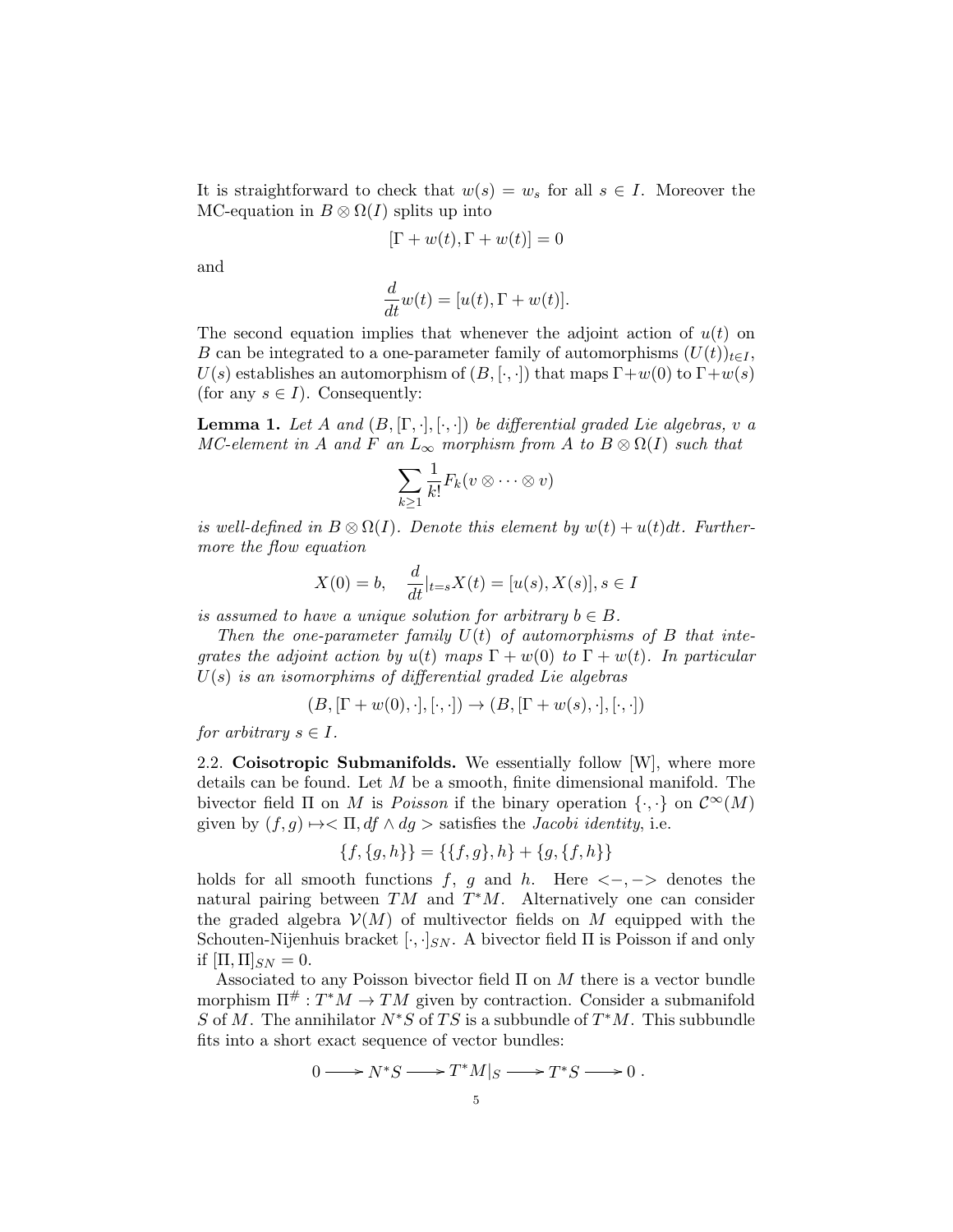Definition 1. A submanifold S of a smooth, finite dimensional Poisson manifold  $(M, \Pi)$  is called coisotropic if the restriction of  $\Pi^{\#}$  to  $N^*S$  has image in  $TS$ .

There is an equivalent characterization of coisotropic submanifolds: define the vanishing ideal of S by

$$
\mathcal{I}_S := \{ f \in \mathcal{C}^\infty(M) : f|_S = 0 \}.
$$

A submanifold  $S$  is coisotropic if and only if  $\mathcal{I}_C$  is a Lie subalgebra of  $(\mathcal{C}^{\infty}(M), \{\cdot, \cdot\}).$ 

2.3. The BFV-Complex. The BFV-complex was introduced by Batalin, Fradkin and Vilkovisky with application in physics in mind ([BF], [BV]). Later on Stasheff ([St]) gave an interpretation of the BFV-complex in terms of homological algebra. The construction we present below is explained with more details in [Sch]. It uses a globalization of the BFV-complex for arbitrary coisotropic submanifolds found by Bordemann and Herbig ([B],  $[He]$ ).

Let S be a coisotropic submanifold of a smooth, finite dimensional Poisson manifold  $(M, \Pi)$ . We outline the construction a differential graded Poisson algebra, which we call a  $BFV\text{-}complex for S$  in  $(M, \Pi)$ . The construction depends on the choice of three pieces of data: 1. an embedding of the normal bundle of S into M as a tubular neighbourhood, 2. a connection on  $NS$ and 3. a special smooth function, called the charge, on a smooth graded manifold.

Denote the normal bundle of  $S$  inside  $M$  by  $E$ . Consider the graded vector bundle  $E^*[1] \oplus E[-1] \to S$  over S and let  $\mathcal{E}^*[1] \oplus \mathcal{E}[-1] \to E$  be the pull back of  $E^*[1] \oplus E[-1] \to S$  along  $E \to S$ .

We define  $BFV(E)$  to be the space of smooth functions on the graded manifold which is represented by the graded vector bundle  $\mathcal{E}^*[1] \oplus \mathcal{E}[-1]$ over E. In terms of sections one has  $BFV(E) = \Gamma(\Lambda(\mathcal{E}) \otimes \Lambda(\mathcal{E}^*))$ . This algebra carries a bigrading given by

$$
BFV^{(p,q)}(E) := \Gamma(\wedge^p \mathcal{E} \otimes \wedge^q \mathcal{E}^*).
$$

In physical terminology  $p / q$  is referred to as the ghost degree / ghostmomentum degree respectively. One defines

$$
BFV^k(E):=\bigoplus_{p-q=k}BFV^{(p,q)}(E)
$$

and calls  $k$  the total degree (in physical terminology this is the "ghost number").

The smooth graded manifold  $\mathcal{E}^*[1]\oplus \mathcal{E}[-1]$  comes equipped with a Poisson bivector field G given by the natural fibre pairing between  $\mathcal E$  and  $\mathcal E^*$ , i.e. it is defined to be the natural contraction on  $\Gamma(\mathcal{E}) \otimes \Gamma(\mathcal{E}^*)$  and extended to a graded skew-symmetric biderivation of  $BFV(E)$ .

Choice 1. Embedding.

Fix an embedding  $\psi : E \hookrightarrow M$  of the normal bundle of S into M. Hence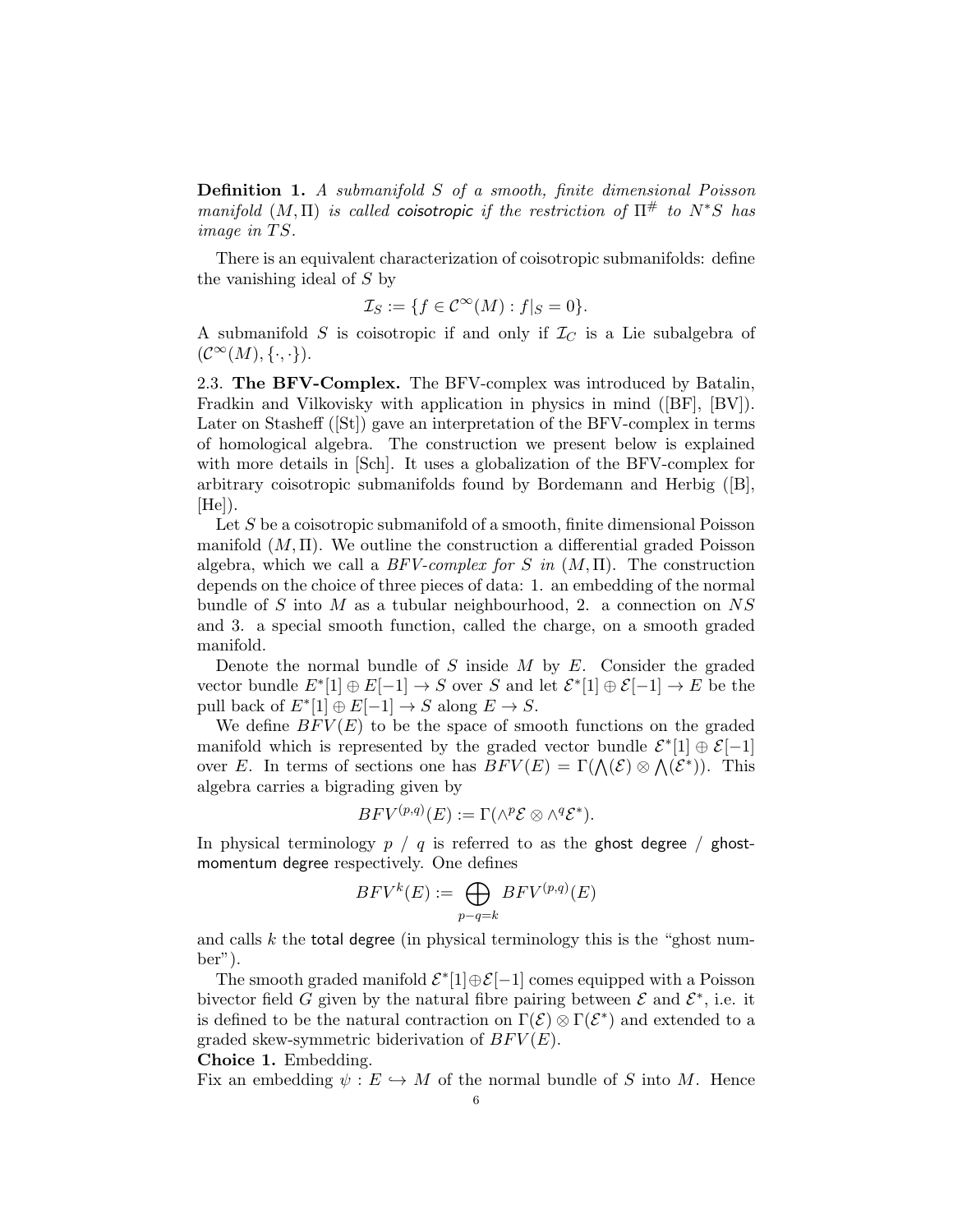the normal bundle E inherits a Poisson bivector field which we also denote by Π. (Keep in mind that Π depends on  $ψ$ !)

Choice 2. Connection.

Next choose a connection on the vector bundle  $E \to S$ . This induces a connection on  $\wedge E \otimes \wedge E^* \to S$  and via pull back one obtains a connection  $\nabla$ on  $\land$   $\mathcal{E} \otimes \land \mathcal{E}^*$  → E. We denote the corresponding horizontal lift of multivector fields by

$$
\iota_{\nabla} : \mathcal{V}(E) \to \mathcal{V}(\mathcal{E}^*[1] \otimes \mathcal{E}[-1]).
$$

It extends to an isomorphism of graded commutative unital associative algebras

$$
\varphi: \mathcal{A}:=\mathcal{C}^{\infty}(T^{*}[1]E\oplus \mathcal{E}^{*}[1]\oplus \mathcal{E}[-1]\oplus \mathcal{E}[0]\oplus \mathcal{E}^{*}[2]) \to \mathcal{V}(\mathcal{E}^{*}[1]\oplus \mathcal{E}[-1]).
$$

Using  $\varphi$  we lift  $\Pi$  to a bivector field on  $\mathcal{E}^*[1] \oplus \mathcal{E}[-1]$ . Since  $\varphi$  fails in general to be a morphism of Gerstenhaber algebras,  $\varphi(\Pi)$  is not a Poisson bivector field. Similarly the sum  $G + \varphi(\Pi)$  fails to be a Poisson bivector field in general. However the following Proposition provides an appropriate correction term:

**Proposition 1.** Let  $\mathcal{E}$  be a finite rank vector bundle with connection  $\nabla$ over a smooth, finite dimensional manifold E. Consider the smooth graded manifold  $\mathcal{E}^*[1] \oplus \mathcal{E}[-1] \rightarrow E$  and denote the Poisson bivector field on it coming from the natural fibre pairing between  $\mathcal E$  and  $\mathcal E^*$  by  $G$ .

Then there is an  $L_{\infty}$  quasi-isomorphism  $\mathcal{L}_{\nabla}$  between the graded Lie algebra

$$
(\mathcal{V}(E)[1],[\cdot,\cdot]_{SN})
$$

and the differential graded Lie algebra

$$
(\mathcal{V}(\mathcal{E}^*[1]\oplus \mathcal{E}[-1])[1],[G,\cdot]_{SN},[\cdot,\cdot]_{SN}).
$$

A proof of Proposition 1 can be found in [Sch]. It immediately implies

**Corollary 1.** Let  $\mathcal{E} \to E$  be a finite rank vector bundle with connection  $\nabla$ over a smooth, finite dimensional Poisson manifold  $(E,\Pi)$ . Consider the smooth graded manifold  $\mathcal{E}^*[1] \oplus \mathcal{E}[-1] \to E$  and denote the Poisson bivector field on it coming from the natural fibre pairing between  $\mathcal E$  and  $\mathcal E^*$  by  $G$ .

Then there is a Poisson bivector field  $\hat{\Pi}$  on  $\mathcal{E}^*[1] \oplus \mathcal{E}[-1]$  such that  $\hat{\Pi} = G + \varphi(\Pi) + \triangle$  for  $\triangle \in \mathcal{V}^{(1,1)}(\mathcal{E}^*[\mathbb{1}] \oplus \mathcal{E}[-1]).$ 

For a proof we refer the reader to [Sch] again.

We remark that  $V^{(1,1)}(\mathcal{E}^*[1] \oplus \mathcal{E}[-1])$  is the ideal of  $V(\mathcal{E}^*[1] \oplus \mathcal{E}[-1])$ generated by multiderivations which map any tensor product of functions of total bidegree  $(p, q)$  to a function of bidegree  $(P, Q)$  where  $P > p$  and  $Q > q$ . In general, let  $\mathcal{V}^{(r,s)}(\mathcal{E}^*[1]\oplus \mathcal{E}[-1])$  be the ideal generated by multiderivations of  $\mathcal{C}^{\infty}(\mathcal{E}^*[1] \oplus \mathcal{E}[-1])$  with total ghost degree larger than or equal to r and total ghost-momentum degree larger than or equal to s, respectively.

The bivector field  $\hat{\Pi}$  from Corollary 1 equips  $\mathcal{E}^*[1] \oplus \mathcal{E}[-1]$  with the structure of a graded Poisson manifold. Consequently  $BFV(E)$  inherits a graded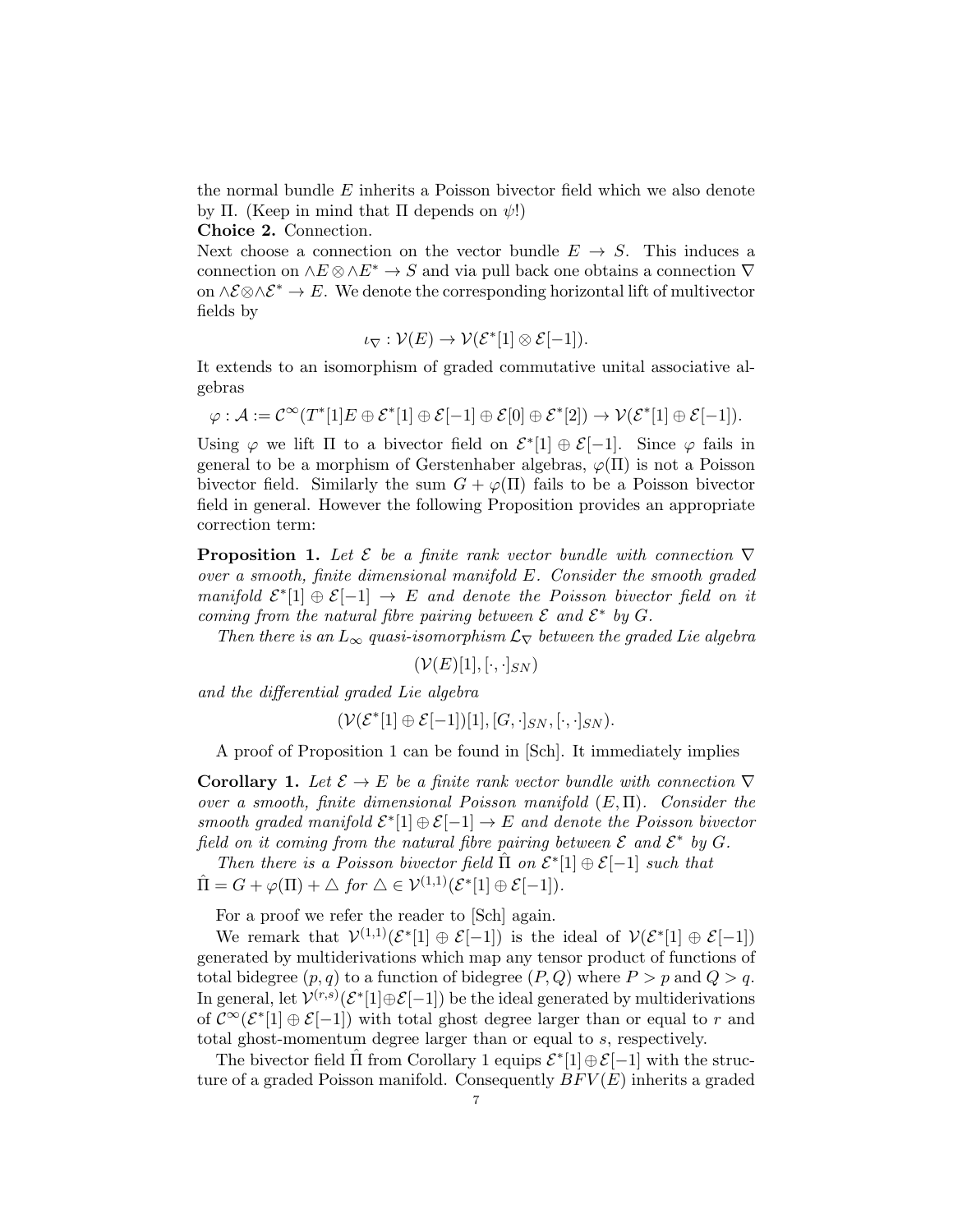Poisson bracket which we denote by  $[\cdot, \cdot]_{BFV}$ . It is called the *BFV-bracket*. Keep in mind that the BFV-bracket depends on the connection on  $E \to S$ we have chosen.

Choice 3. Charge.

The last step in the construction of the BFV-complex is to provide a special solution to the MC-equation associated to  $(BFV(E), [\cdot, \cdot]_{BFV})$ , i.e. one constructs a degree  $+1$  element  $\Omega$  that satisfies

$$
[\Omega,\Omega]_{BFV}=0.
$$

Additionally, one requires this element  $\Omega$  to contain the tautological section of  $\mathcal{E} \to E$  as the lowest order term. To be more precise, recall that

$$
BFV^{1}(E) = \bigoplus_{k \geq 0} \Gamma(\wedge^{k} \mathcal{E} \otimes \wedge^{k-1} \mathcal{E}^{*}).
$$

Hence any element of  $BFV^1(E)$  contains a (possibly zero) component in Γ(E). One requires that the component of  $\Omega$  in  $\Gamma(\mathcal{E})$  is given by the tautological section of  $\mathcal{E} \to E$ . A MC-element satisfying this requirement is called a BFV-charge.

**Proposition 2.** Let  $(E, \Pi)$  be a vector bundle equipped with a Poisson bivector field and denote its zero section by S. Fix a connection on  $E \to S$  and equip the ghost/ghost-momentum bundle  $\mathcal{E}^*[1] \oplus \mathcal{E}[-1] \to E$  with the corresponding BFV-bracket  $[\cdot, \cdot]_{BFV}$ .

(1) There is a degree  $+1$  element  $\Omega$  of  $BFV(E)$  whose component in  $\Gamma(\mathcal{E})$  is given by the tautological section  $\Omega_0$  and that satisfies

$$
[\Omega,\Omega]_{BFV}=0
$$

if and only if S is a coisotropic submanifold of  $(E,\Pi)$ .

(2) Let  $\Omega$  and  $\Omega'$  be two BFV-charges. Then there is an automorphism of the graded Poisson algebra  $(BFV(E), [\cdot, \cdot]_{BFV})$  that maps  $\Omega$  to  $\Omega^{\prime}$ .

See [St] for a proof of this proposition.

Given a BFV-charge  $\Omega$  one can define a differential  $D_{BFV}(\cdot) := [\Omega, \cdot]_{BFV}$ , called BFV-differential. It is well-known that the cohomology with respect to  $D$  is isomorphic to the Lie algebroid cohomology of  $S$  (as a coisotropic submanifold of  $(E,\Pi)$ ).

By the second part of Proposition 2, different choices of the BFV-charge lead to isomorphic differential graded Poisson algebra structures on  $BFV(E)$ . In the next Section we will establish that different choices of connection on  $E \to S$  lead to differential Poisson algebras that lie in the same isomorphism class. The dependence on the embedding of the normal bundle of  $S$  is more subtle and will be clarified in Section 4.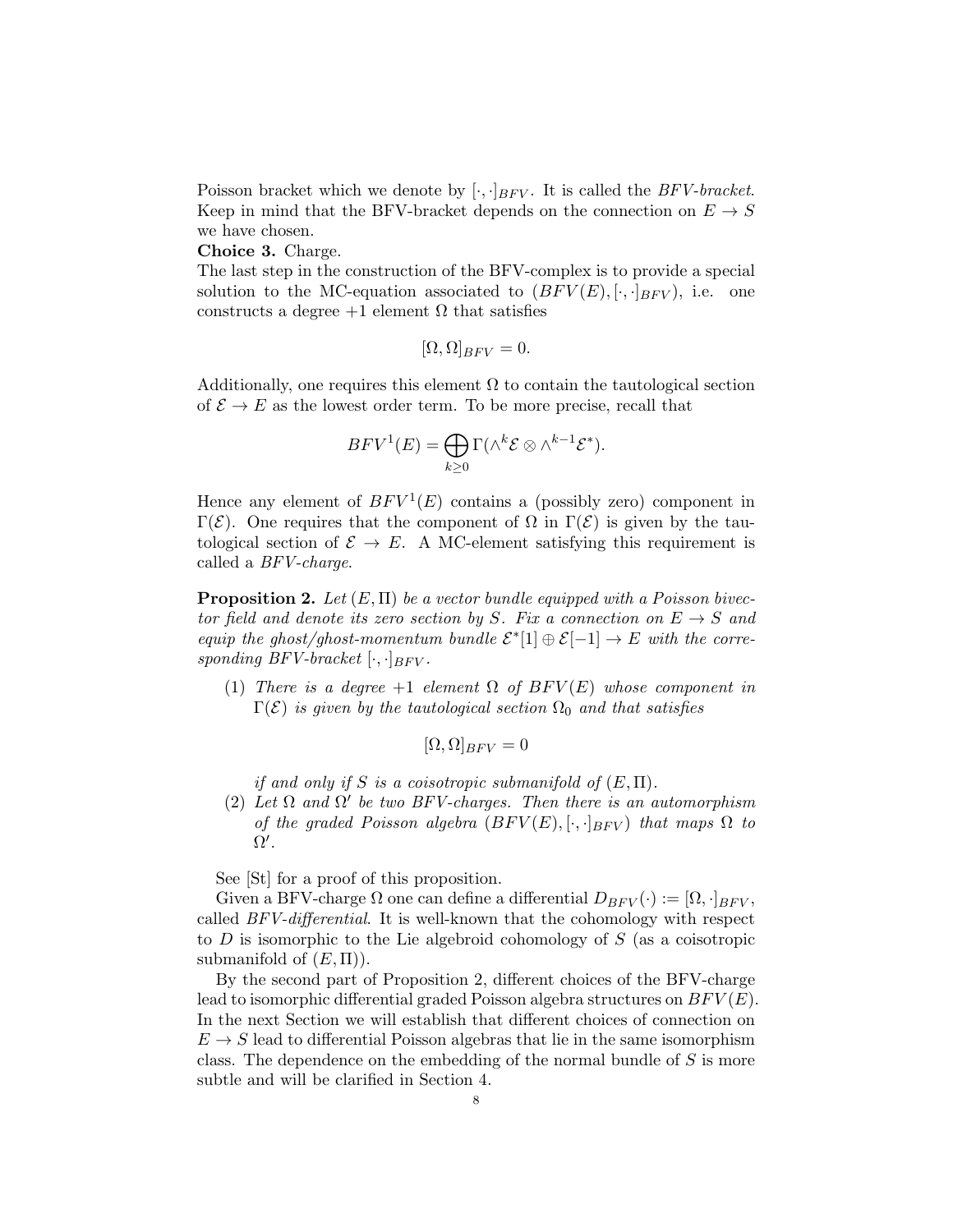## 3. Choice of Connection

Consider a vector bundle E equipped with a Poisson bivector field  $\Pi$ such that that zero section  $S$  is coisotropic. The aim of this Section is to investigate the dependence of the differential graded Poisson algebra  $(BFV(E), D_{BFV}, [\cdot, \cdot]_{BFV})$  constructed in Subection 2.3 on the choice of a connection  $\nabla$  on  $E \to S$ .

Recall that in order to lift the Poisson bivector field Π to a bivector field on  $\mathcal{E}^*[1] \oplus \mathcal{E}[-1]$ , a connection  $\nabla$  on  $E \to S$  was used. Furthermore the  $L_{\infty}$  quasi-isomorphism between  $(V(E)[1], [\cdot, \cdot]_{SN})$  and  $(V(\mathcal{E}^*[1] \oplus$  $\mathcal{E}[-1][1], [G, \cdot]_{SN}, [\cdot, \cdot]_{SN}$  in Proposition 1 depends on  $\nabla$  too. Consequently so does the graded Poisson bracket  $[\cdot, \cdot]_{BFV}$ .

Let  $\nabla_0$  and  $\nabla_1$  be two connections on a smooth finite rank vector bundle  $\mathcal{E} \to E$ . By Proposition 1 we obtain two  $L_{\infty}$  quasi-isomorphisms  $\mathcal{L}_{\nabla_0}$ and  $\mathcal{L}_{\nabla_1}$  from  $(\mathcal{V}(E)[1], [\cdot, \cdot]_{SN})$  to  $(\mathcal{V}(\mathcal{E}^*[1]\oplus \mathcal{E}[-1])[1], [G, \cdot]_{SN}, [\cdot, \cdot]_{SN})$ . Although these morphisms depend on the connections, this dependence is very well-controlled:

**Proposition 3.** Let  $\mathcal{E}$  be a smooth finite rank vector bundle over a smooth, finite dimensional manifold E equipped with two connections  $\nabla_0$  and  $\nabla_1$ . Denote the associated  $L_{\infty}$  quasi-isomorphisms between  $(\mathcal{V}(E)[1], [\cdot, \cdot]_{SN})$  and  $(V(\mathcal{E}^*[1] \oplus \mathcal{E}[-1]), [G, \cdot]_{SN}, [\cdot, \cdot]_{SN})$  from Proposition 1 by  $\mathcal{L}_0$  and  $\mathcal{L}_1$  respectively.

Then there is an  $L_{\infty}$  quasi-isomorphism

$$
\hat{\mathcal{L}}: (\mathcal{V}(E)[1], [\cdot, \cdot]_{SN}) \sim (\mathcal{V}(\mathcal{E}^*[1] \oplus \mathcal{E}[-1]) \otimes \Omega(I), [G, \cdot]_{SN} + d_{DR}, [\cdot, \cdot]_{SN})
$$

such that  $(id \otimes ev_0) \circ \mathcal{L} = \mathcal{L}_0$  and  $(id \otimes ev_1) \circ \mathcal{L} = \mathcal{L}_1$  hold.

*Proof.* Given two connections  $\nabla_0$  and  $\nabla_1$ , one can define a family of connections  $\nabla_s := \nabla_0 + s(\nabla_1 - \nabla_0)$  parametrized by the closed unit interval I. Consequently we obtain a one-parameter family of isomorphisms of graded algebras

$$
\varphi_s: \mathcal{A} := \mathcal{C}^\infty(T^*[1]E \oplus \mathcal{E}^*[1] \oplus \mathcal{E}[-1] \oplus \mathcal{E}[0] \oplus \mathcal{E}^*[2]) \xrightarrow{\cong} \mathcal{V}(\mathcal{E}^*[1] \oplus \mathcal{E}[-1]),
$$

extending the horizontal lifting with respect to the connection  $\nabla_s \oplus \nabla_s^*$ . Via this identification,  $A$  inherits a one-parameter family of Gerstenhaber brackets which we denote by  $[\cdot, \cdot]_s$ . and a differential Q which can be checked to be independet from s in local coordinates.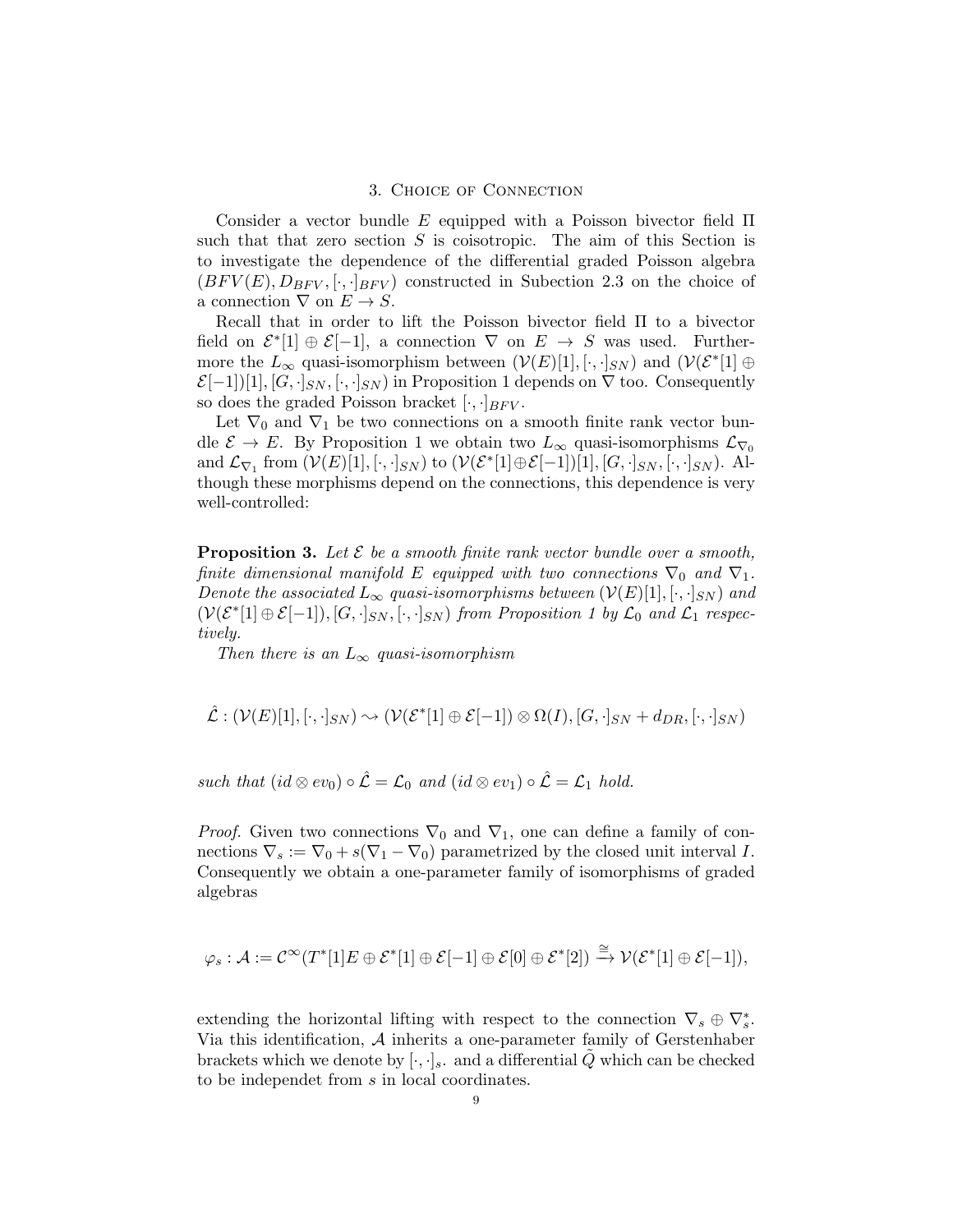For arbitrary  $s \in I$  these structures fit into the following commutative diagram:



where  $\psi_s := \varphi_0^{-1} \circ \varphi_s$  is a morphism of differential graded algebras and of Gerstenhaber algebras.  $Pr$  denotes the natural projection.

It is straightforward to show that the cohomology of  $(\mathcal{A}, Q)$  is  $\mathcal{V}(E)$  and that the induced  $L_{\infty}$  algebra coincides with  $(\mathcal{V}(E)[1], [\cdot, \cdot])$ , see the proof of Proposition 1 in [Sch]. Hence we obtain a one-parameter family of  $L_{\infty}$ quasi-isomorphisms  $\mathcal{J}_s : (\mathcal{V}(E)[1], [\cdot, \cdot]_{SN}) \rightsquigarrow (\mathcal{A}[1], Q, [\cdot, \cdot]_s)$ . Composition with  $\psi_s$  yields a one-parameter family of  $L_{\infty}$  quasi-isomorphisms

$$
\mathcal{K}_s: (\mathcal{V}(E)[1],[\cdot,\cdot]_{SN}) \sim (\mathcal{A}[1],\tilde{Q},[\cdot,\cdot]_0).
$$

We remark that the composition of  $\mathcal{J}_s$  with  $\varphi_s$  yields the  $L_\infty$  quasi-isomorphism  $\mathcal{L}_s$  between  $(\mathcal{V}(E), [\cdot,\cdot]_{SN})$  and  $(\mathcal{V}(\mathcal{E}^*[1] \oplus E[-1]), [G,\cdot]_{SN}, [\cdot,\cdot]_{SN})$  associated to the connection  $\nabla_s$  from Proposition 1. Consequently  $\mathcal{L}_0(\mathcal{L}_1)$  is the composition of  $\mathcal{K}_0$  ( $\mathcal{K}_1$ ) with  $\varphi_0$ .

Next, consider the differential graded Lie algebra  $(\mathcal{A}[1]\otimes \Omega(I), \tilde{Q}+d_{DR}, [\cdot, \cdot]_0)$ . To prove Proposition 1, a homotopy  $\tilde{H}$  for  $\tilde{Q}$  was constructed in [Sch] such that

$$
\tilde{Q} \circ \tilde{H} + \tilde{H} \circ \tilde{Q} = id - \iota \circ Pr
$$

is satisfied. Here,  $\iota$  denotes the natural inclusion  $\mathcal{V}(E) \hookrightarrow \mathcal{A}$ . One defines a one-parameter family of homotopies  $\tilde{H}_s := \psi_s \circ \tilde{H} \circ \psi_s^{-1}$  and checks that

$$
\tilde{Q}\circ\tilde{H}_s+\tilde{H}_s\circ\tilde{Q}=id-\psi_s\circ\iota\circ Pr
$$

holds.

We define  $\hat{Pr}$ :  $\mathcal{A} \otimes \Omega(I) \to \mathcal{V}(E) \otimes \Omega(I)$  to be  $Pr \otimes id$  and  $\hat{\iota}: \mathcal{V}(E) \otimes \Omega(I) \to$  $\mathcal{A}\otimes\Omega(I)$  to be  $\hat{\iota}:=(\psi_s\circ\iota)\otimes id$ . Clearly  $\hat{Pr}\circ\hat{\iota}=id$  and  $\tilde{H}_s$  provides a homotopy between id and  $\hat{\iota} \circ \hat{Pr}$ . Moreover the side-conditions  $\tilde{H}_s \circ \tilde{H}_s = 0$ ,  $\hat{Pr} \circ \tilde{H}_s = 0$  and  $\tilde{H}_s \circ \hat{\iota} = 0$  are still satisfied. We summarize the situation in the following diagram:

$$
(\mathcal{V}(E)\otimes \Omega(I),0)\xrightarrow{\hat{\iota}_s} (\mathcal{A}\otimes \Omega(I),\tilde{Q}) ,\tilde{H}_s.
$$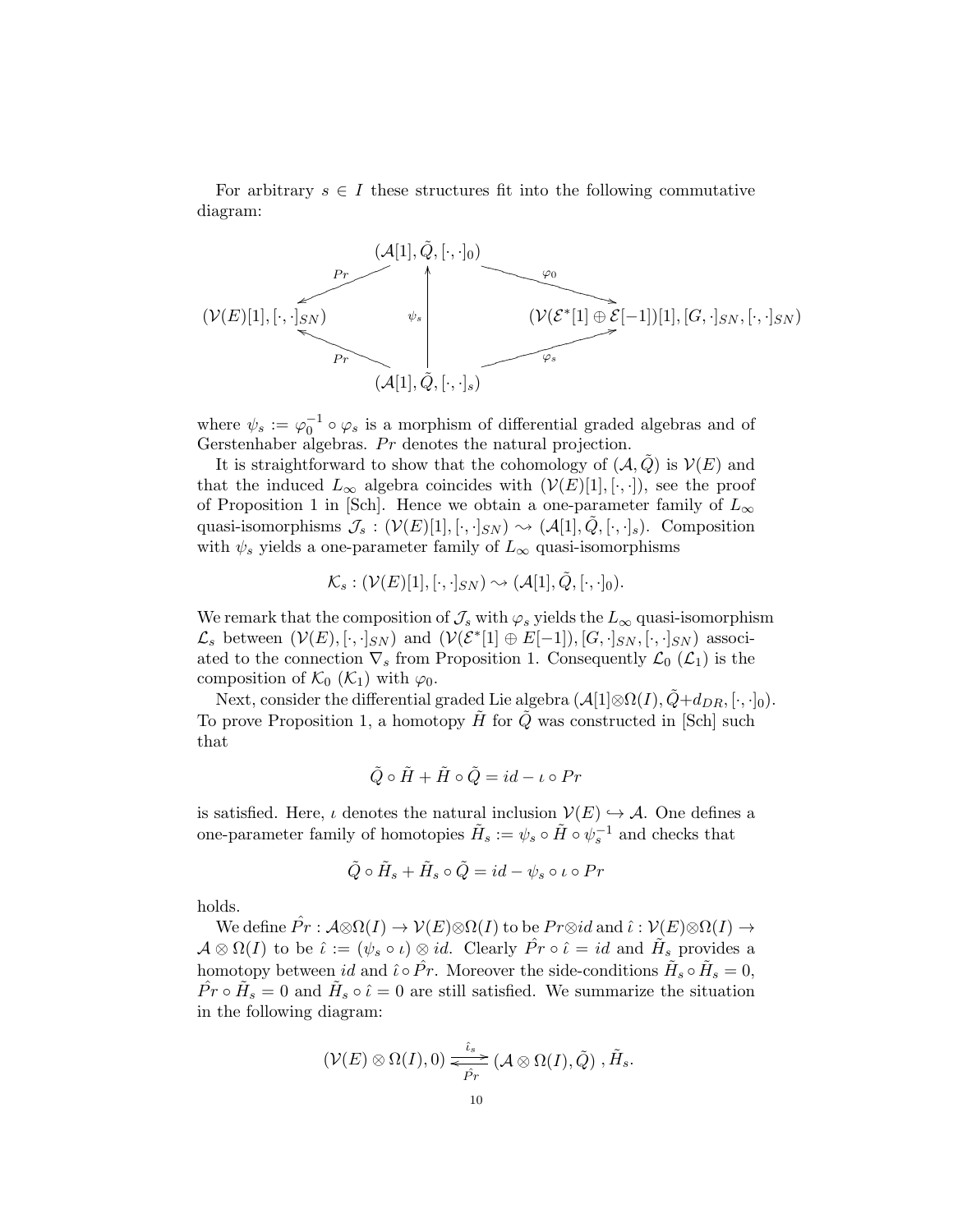Following Subsection 2.1 these data can be used to perform homological transfer. The input consists of the differential graded Lie algebra

$$
(\mathcal{A}[1]\otimes \Omega(I),\tilde{Q}+d_{DR},[\cdot,\cdot]_0).
$$

To construct the induced structure maps, one has to consider oriented rooted trees with bivalent and trivalent interior vertices. The leaves (the exterior vertices with the root excluded) are decorated by  $\hat{\iota}$ , the root by  $\hat{Pr}$ , the interior bivalent vertices by  $d_{DR}$ , the interior trivalent vertices by  $[\cdot, \cdot]_0$  and the interior edges (i.e. the edges not connected to any exterior vertices) by  $-\tilde{H}_s$ . One then composes these maps in the order given by the orientation towards the root. The associated  $L_{\infty}$  quasi-isomorphism is constructed in the same manner, however, the root is not decorated by  $\hat{Pr}$  but by  $-\tilde{H}_s$ instead.

Recall that  $\mathcal{V}^{(r,s)}(\mathcal{E}^*[1] \oplus \mathcal{E}[-1])$  is the ideal generated by multiderivations of  $\mathcal{C}^{\infty}(\mathcal{E}^*[1] \oplus \mathcal{E}[-1])$  with total ghost degree larger than or equal to r and total ghost-momentum degree larger than or equal to s, respectively. One can check inductively that trees decorated with e copies of  $-\tilde{H}_s$  increase the filtration index by  $(e, e)$ . Moreover trees containing more than one interior bivalent vertex do not contribute since  $d_{DR}$  increases the form-degree by 1. These facts imply that 1. the induced structure is given by  $(\mathcal{V}(E)[1] \otimes$  $\Omega(I), d_{DR}, [\cdot, \cdot]_{SN}$  and 2. there is an  $L_{\infty}$  quasi-isomorphism

$$
(\mathcal{V}(E)[1]\otimes \Omega(I), d_{DR}, [\cdot, \cdot]_{SN}) \sim \mathcal{A}[1]\otimes \Omega(I), \tilde{Q} + d_{DR}, [-, -]_0).
$$

We define

$$
\tilde{\mathcal{K}}: (\mathcal{V}(E)[1], [\cdot, \cdot]_{SN}) \sim (\mathcal{V}(\mathcal{A}[1] \otimes \Omega(I), \tilde{Q} + d_{DR}, [\cdot, \cdot]_{SN})
$$

to be the composition of this  $L_{\infty}$  quasi-isomorphism and the obvious  $L_{\infty}$ quasi-isomorphism  $(\mathcal{V}(E)[1], [\cdot, \cdot]_{SN}) \hookrightarrow (\mathcal{V}(E)[1] \otimes \Omega(I), d_{DR}, [\cdot, \cdot]_{SN}).$ 

The composition of  $\hat{\mathcal{K}}$  with  $id \otimes ev_s : \mathcal{A} \otimes \Omega(I) \to \mathcal{A}$  can be computed as follows: first of all only trees without any bivalent interior edges contribute since all elements of form-degree 1 vanish under  $id \otimes ev_s$ . Using the identities  $\psi_s^{-1}([\psi_s(-), \psi_s(-)]_0) = [-,-]_s, \tilde{H}_s = \psi_s \circ \tilde{H} \circ \psi_s^{-1}$  and  $\hat{\iota} = \psi_s \circ \iota$  it is a straightforward to show that  $(id \otimes ev_s) \circ \hat{\mathcal{K}} = \psi_s \circ \mathcal{K}_s$ . Hence

$$
\varphi_0 \circ (id \otimes ev_s) \circ \hat{\mathcal{K}} = \varphi_s \circ \mathcal{K}_s = \mathcal{L}_s.
$$

Finally, we define the  $L_{\infty}$  quasi-isomorphism  $\mathcal L$  between  $(\mathcal V(E)[1], [\cdot, \cdot]_{SN})$ and  $(\mathcal{V}(\mathcal{E}^*[1] \oplus \mathcal{E}[-1])[1] \otimes \Omega(I), [G, \cdot]_{SN} + d_{DR}, [\cdot, \cdot]_{SN})$  to be  $(\varphi_0 \otimes id) \circ \hat{\mathcal{K}}$ . By construction  $(id \otimes ev_0) \circ \mathcal{L} = \mathcal{L}_0$  and  $(id \otimes ev_1) \circ \mathcal{L} = \mathcal{L}_1$  are satisfied.  $\square$ 

We remark that Propositions 1 and 3 seem to permit "higher analogous", where one incorporates the differential graded algebra of differential forms on the n-simplex  $\Omega(\Delta^n)$  instead of just  $\Omega({*}) = \mathbb{R}$  (Proposition 1) or  $\Omega(I)$  $(Proposition 3)$  – see [Co], where this idea was worked out in the context of the BV-formalism.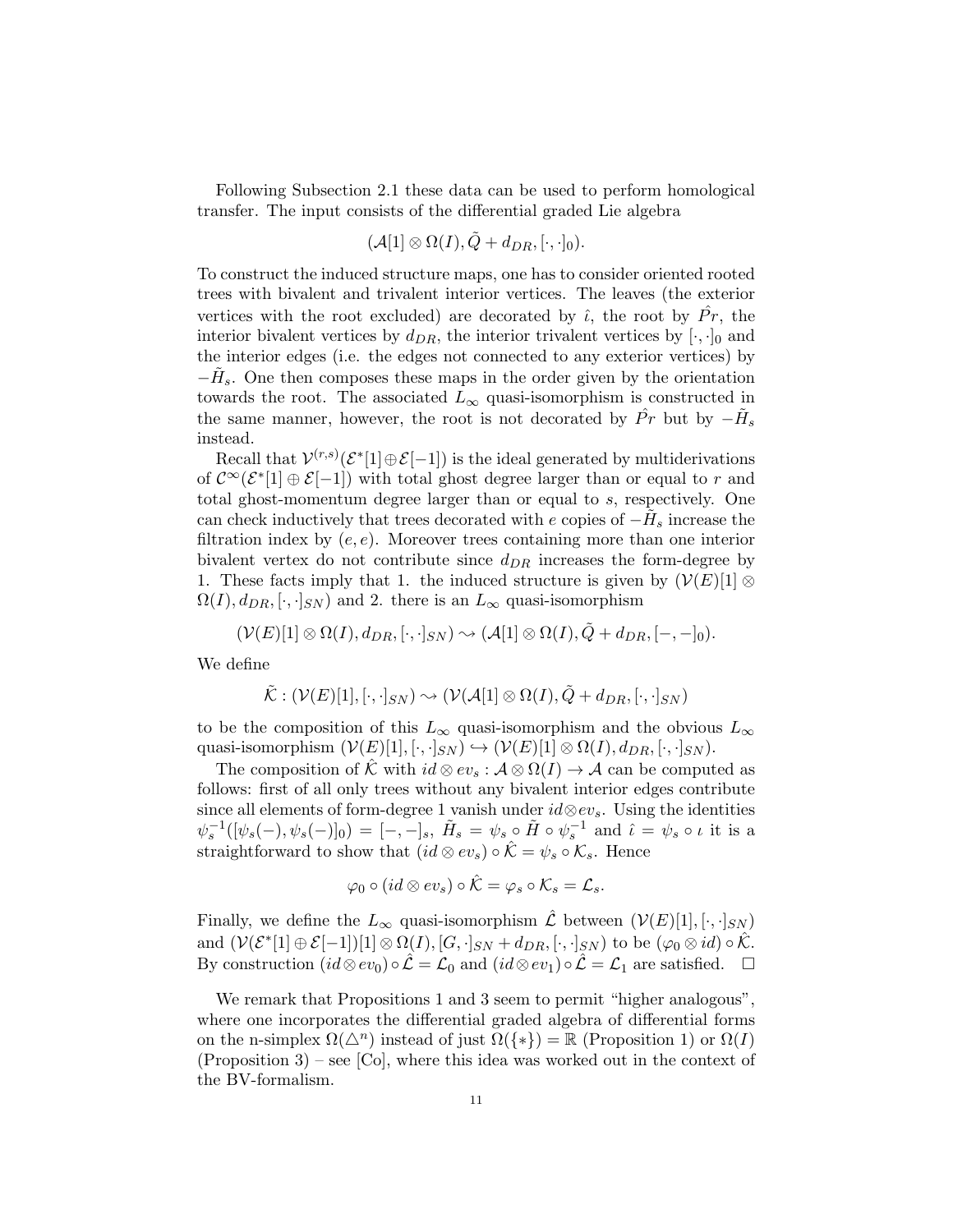**Corollary 2.** Let  $\mathcal{E}$  be a finite rank vector bundle over a smooth, finite dimensional Poisson manifold  $(E,\Pi)$ . Suppose  $\nabla_0$  and  $\nabla_1$  are two connections on  $\mathcal{E} \to E$ . Denote the associated  $L_{\infty}$  quasi-isomorphisms between  $(V(E)[1], [\cdot, \cdot]_{SN})$  and  $(V(\mathcal{E}^*[1]\oplus \mathcal{E}[-1])[1], [G, \cdot]_{SN}, [\cdot, \cdot]_{SN})$  from Proposition 1 by  $\mathcal{L}_0$  and  $\mathcal{L}_1$ , respectively. Applying these  $L_{\infty}$  quasi-isomorphisms to  $\Pi$ yields two MC-elements  $\tilde{\Pi}_0$  and  $\tilde{\Pi}_1$  of  $(\mathcal{V}(\mathcal{E}^*[1]\oplus \mathcal{E}[-1])[1], [G, \cdot]_{SN}, [\cdot, \cdot]_{SN}).$ Hence  $\hat{\Pi}_0 := G + \tilde{\Pi}_0$  and  $\hat{\Pi}_1 := G + \tilde{\Pi}_1$  are MC-elements of  $(\mathcal{V}(\mathcal{E}^*[\mathbb{1}] \oplus$  $\mathcal{E}[-1])[1], [\cdot, \cdot]_{SN}$ , i.e. Poisson bivector fields on  $\mathcal{E}^*[1] \oplus \mathcal{E}[-1]$ .

There is a diffeomorphism of the smooth graded manifold  $\mathcal{E}^*[1] \oplus \mathcal{E}[1]$ such that the induced automorphism of  $\mathcal{V}(\mathcal{E}^*[1] \oplus \mathcal{E}[-1])$  maps  $\hat{\Pi}_0$  to  $\hat{\Pi}_1$ . Moreover, this diffeomorphism induces a diffeomorphism of the base E which coincides with the identity.

*Proof.* Apply the  $L_{\infty}$  quasi-isomorphism  $\mathcal L$  from Proposition 3 to  $\Pi$  and add G to obtain a MC-element  $\hat{\Pi} + \hat{Z}dt$  of  $(\mathcal{V}(\mathcal{E}^*[1]\oplus \mathcal{E}[-1])[1]\otimes \Omega(I), d_{DR}, [\cdot, \cdot]_{SN})$ . Let  $\mathcal{L}_s$  denote the  $L_{\infty}$  quasi-isomorphism from Proposition 1 constructed with the help of the connection  $\nabla_0 + s(\nabla_1 - \nabla_0)$ . Recall that  $(id \otimes ev_s) \circ \mathcal{L} =$  $\mathcal{L}_s$  holds for all  $s \in I$ .

We set  $\hat{\Pi}_s := (id \otimes ev_s)(\hat{\Pi})$  and  $\hat{Z}_s := (id \otimes ev_s)(\hat{Z})$ . Proposition 3 implies that this definition of  $\hat{\Pi}_s$  is compatible with  $\hat{\Pi}_0$  and  $\hat{\Pi}_1$  defined in the Corollary.

We want to apply Lemma 1 to  $A := (\mathcal{V}(E)[1], [\cdot, \cdot]_{SN}), B := (\mathcal{V}(\mathcal{E}^*[1] \oplus$  $\mathcal{E}[-1][1], [G, \cdot]_{SN}, [\cdot, \cdot]_{SN}$  and  $F := \mathcal{L}$ . To do so, it remains to show that the flow of  $\hat{Z}_s$  is globally well-defined for  $s \in [0,1]$ . Recall that  $\hat{Z}$  is the oneform part of the MC-element constructed from the Poisson bivector field II on *E* with help of the  $L_{\infty}$  quasi-isomorphism  $\mathcal{L}$  : ( $V(E)[1], [⋅,⋅]_{SN}$ )  $\sim$  $(\mathcal{V}(\mathcal{E}^*[1]\oplus \mathcal{E}[-1])\otimes \Omega(I), [G, \cdot]_{SN}+d_{DR}, [\cdot, \cdot]_{SN})$ . Only trees with exactly one bivalent interior vertex give non-zero contributions because the form degree must be one. Consequently there is at least one homotopy in the diagram and by the degree estimate in the proof of Proposition 3 this implies that  $Z^{\dagger}$ is contained in  $\mathcal{V}^{(1,1)}(\mathcal{E}^*[1]\oplus \mathcal{E}[-1])\otimes \Omega(I)$ . Hence the derivation  $[\hat{Z}, -]_{SN}$  is nilpotent and can be integrated. Furthermore the degree estimate directly implies the last claim of the Corollary.

The following is an immediate consequence of the previous Corollary:

**Corollary 3.** Let  $(E, \Pi)$  be a vector bundle  $E \rightarrow S$  equipped with a Poisson structure  $\Pi$  such that  $S$  is a coisotropic submanifold. Fix two connections  $\nabla_0$  and  $\nabla_1$  on  $E \to S$  and denote the corresponding graded Poisson brackets on  $BFV(E)$  by  $[\cdot, \cdot]_{BFV}^{0}$  and  $[\cdot, \cdot]_{BFV}^{1}$  respectively.

There is an isomorphism of graded Poisson algebra

$$
(BFV(E), [\cdot, \cdot]_{BFV}^{0}) \xrightarrow{\cong} (BFV(E), [\cdot, \cdot]_{BFV}^{0}).
$$

Moreover the induced automorphism of  $\mathcal{C}^{\infty}(E)$  coincides with the identity.

Combining Proposition 2 and Corollary 3 we obtain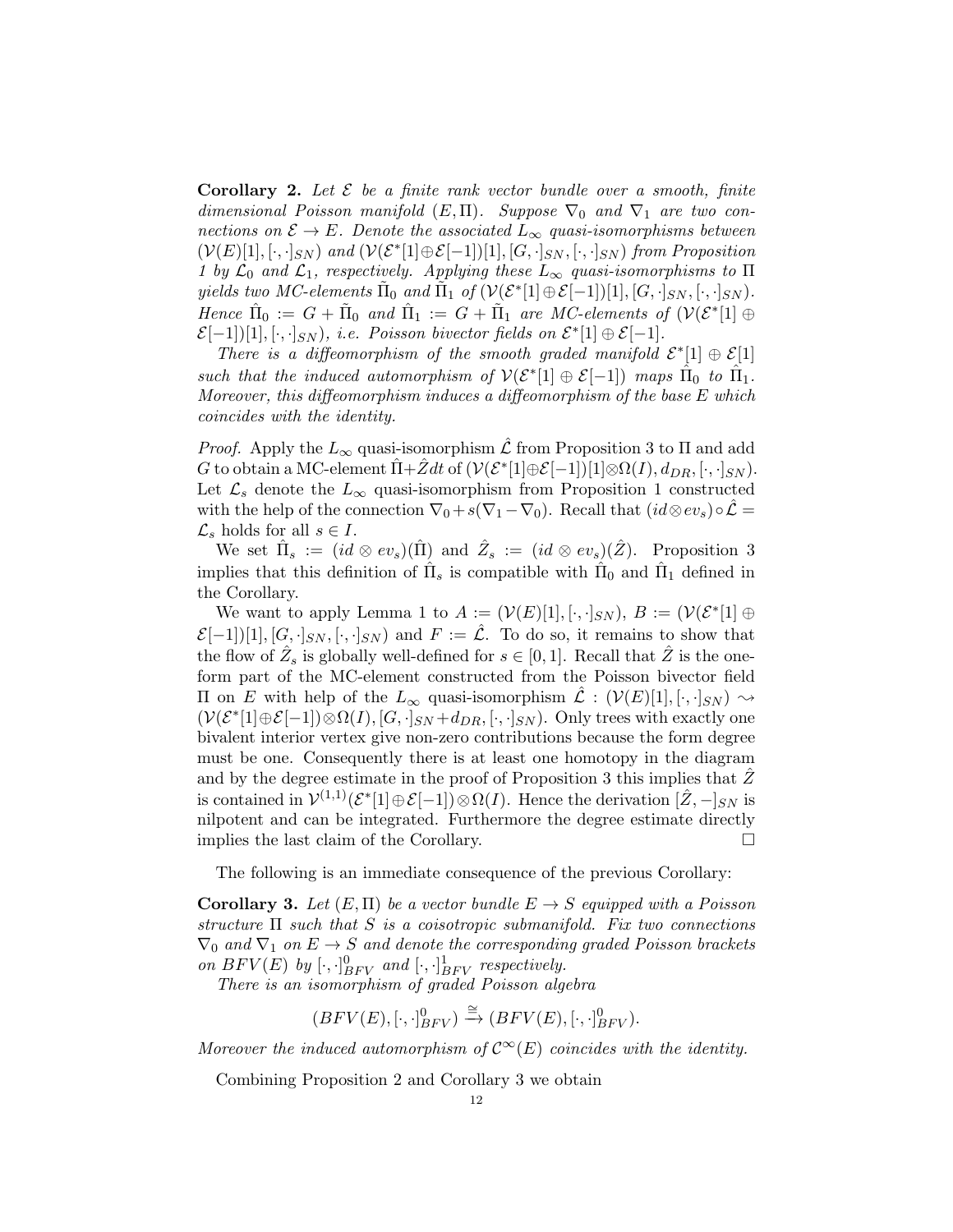**Theorem 1.** Let E be a vector bundle equipped with a Poisson bivector  $\Pi$ such that the zero Section S is a coisotropic submanifold. Recall that the pull back of  $E \to S$  by  $E \to S$  is denoted by  $\mathcal{E} \to E$  and

$$
BFV(E) := \mathcal{C}^{\infty}(\mathcal{E}^*[1] \oplus \mathcal{E}[-1]) = \Gamma(\wedge \mathcal{E} \otimes \wedge \mathcal{E}^*).
$$

Different choices of a connection  $\nabla$  on  $E \to S$  and of a degree +1 element  $\Omega$  of  $(BFV(S), [-,-]_{BFV})$  satisfying

- (1) the lowest order term of  $\Omega$  is given by the tautological Section  $\Omega_0$  of  $\mathcal{E} \to E$  and
- (2)  $[\Omega, \Omega]_{BFV}^{\nabla} = 0,$

lead to isomorphic differential graded Poisson algebras

$$
(BFV(E), [\Omega, \cdot]_{BFV}^{\nabla}, [\cdot, \cdot]_{BFV}^{\nabla}).
$$

*Proof.* Pick two connections  $\nabla_0$  and  $\nabla_1$  on  $E \to S$  and consider the two associated graded Poisson algebras  $(BFV(E), [\cdot, \cdot]_{BFV}^0)$  and  $(BFV(E), [\cdot, \cdot]_{BFV}^1)$ , respectively. By Corollary 3 there is an isomorphism of graded Poisson algebras

$$
\gamma: (BFV(E), [\cdot, \cdot]_{BFV}^{0}) \xrightarrow{\cong} (BFV(E), [\cdot, \cdot]_{BFV}^{1}).
$$

Moreover the induced automorphism of  $\mathcal{C}^{\infty}(E)$  is the identity.

Assume that  $\Omega$  and  $\tilde{\Omega}$  are two BFV-charges of  $(BFV(E), [\cdot, \cdot]_{BFV}^0)$  and  $(BFV(E), [\cdot, \cdot]_{BFV}^{1})$ , respectively. Applying the automorphism  $\gamma$  to  $\Omega$  yields another element of  $(BFV(E), [\cdot, \cdot]_{BFV}^1)$ , which can be checked to be a BFVcharge again. By Proposition 2 this implies that there is an inner automorphism  $\beta$  of  $(BFV(E), [\cdot, \cdot]_{BFV}^1)$  which maps  $\gamma(\Omega)$  to  $\tilde{\Omega}$ .

Hence

$$
\beta \circ \gamma : (BFV(E), [\cdot, \cdot]_{BFV}^{0}) \xrightarrow{\cong} (BFV(E), [\cdot, \cdot]_{BFV}^{1})
$$

is an isomorphism of graded Poisson algebras which maps  $\Omega$  to  $\tilde{\Omega}$ .  $\Box$ 

# 4. Choice of Tubular Neighbourhood

Let S be a coisotropic submanifold of a smooth, finite dimensional Poisson manifold  $(M, \Pi)$ . Throughout this Section, E denotes the normal bundle of S inside M. As explained in subsection 2.3, the first step in the construction of the BFV-complex for S inside  $(M, \Pi)$  is the choice of an embedding  $\psi: E \hookrightarrow M$ . Such an embedding equips E with a Poisson bivector field  $\Pi_{\psi}$ , which is used to construct the BFV-bracket on the ghost/ghost-momentum bundle, see Subsection 2.3.

Let us first consider the case where the embedding is changed by composition with a linear automorphism of the normal bundle  $E$ :

Lemma 2. Let

$$
(BFV(E), [\Omega, \cdot]_{BFV}, [\cdot, \cdot]_{BFV})
$$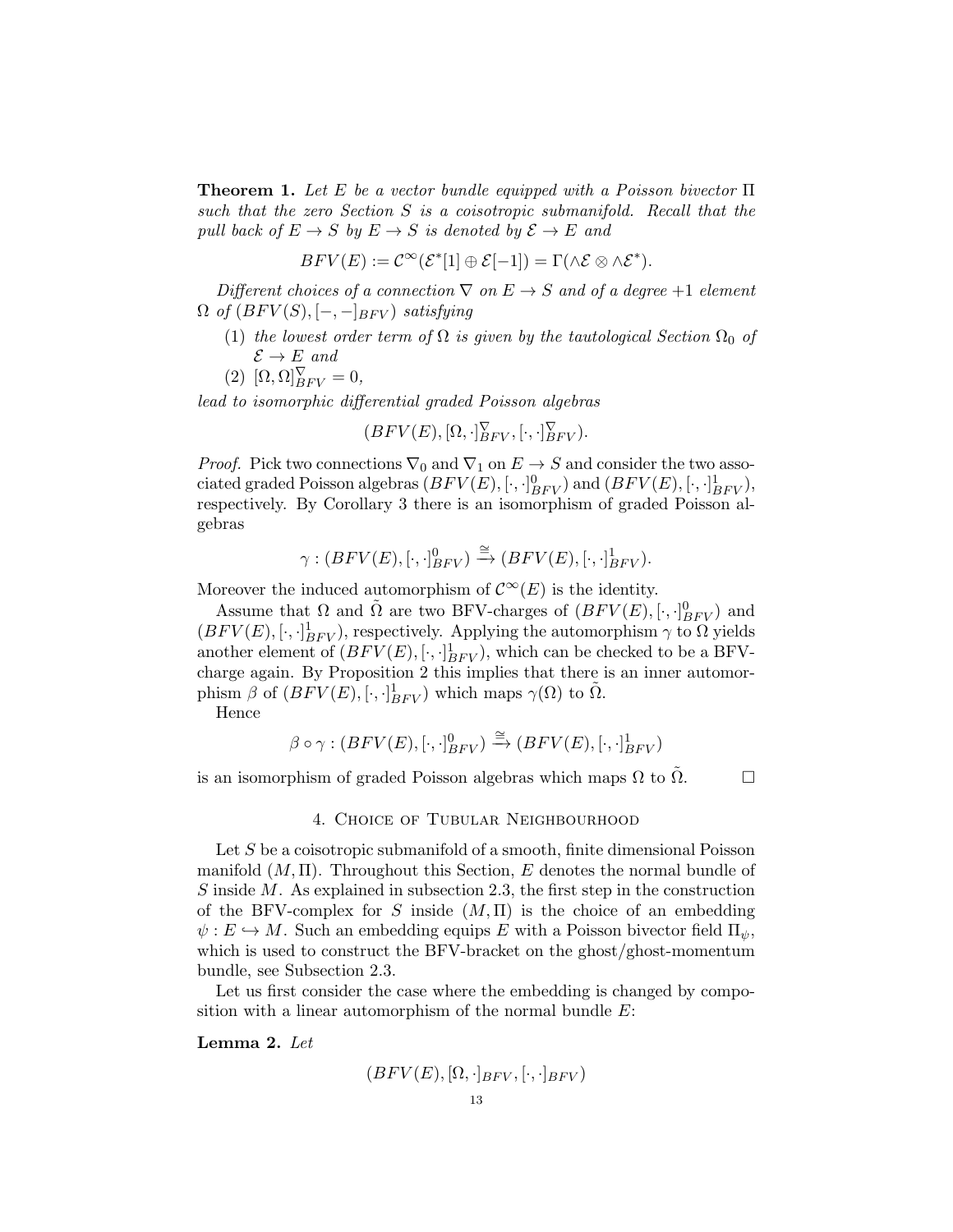be a BFV-complex corresponding to some choice of tubular neighbourhood  $\psi : E \hookrightarrow M$ , while

$$
(BFV(E), [\Omega^g, \cdot]_{BFV}^g, [\cdot, \cdot]_{BFV}^g)
$$

is a BFV-complex corresponding to the embedding  $\psi \circ g : E \hookrightarrow M$ , where  $q: E \to E$  is a vector bundle isomorphism covering the identity.

Then there is an isomorphism of graded Poisson algebras

$$
(BFV(E), [\cdot, \cdot]_{BFV}) \rightarrow (BFV(E), [\cdot, \cdot]_{BFV}^{g})
$$

which maps  $\Omega$  to  $\Omega^g$ .

*Proof.* Let  $\Pi / \Pi^g$  be the Poisson bivector field on E obtained from  $\psi : E \hookrightarrow$  $M / \psi \circ g : E \hookrightarrow M$ , respectively. Clearly  $\Pi^g = (g)_*(\Pi)$ .

Choose some connection  $\nabla$  of E, which is used to construct the  $L_{\infty}$  quasiisomorphism

$$
\mathcal{L}: (\mathcal{V}(E)[1], [\cdot, \cdot]_{SN}) \sim (\mathcal{V}(\mathcal{E}^*[1] \oplus \mathcal{E}[-1])[1], [-, -]_{SN}, [G, -]_{SN}).
$$

Plugging in  $\Pi$  results into the BFV-bracket  $[\cdot, \cdot]_{BFV}$ . On the other hand, we can use  $\nabla^g := (g^{-1})^* \nabla$  to construct another  $L_\infty$  quasi-isomorphism  $\mathcal{L}^g$ . Plugging in  $\Pi^g$  results into another BFV-bracket  $[\cdot, \cdot]_{BFV}^{\hat{g}}$ .

We claim that  $[\cdot, \cdot]_{BFV}$  and  $[\cdot, \cdot]_{BFV}^g$  are isomorphic graded Poisson brackets. First, observe that the isomorphism  $g : E \to E$  lifts to an vector bundle isomorphism



such that the tautological section gets mapped to itself under  $(\hat{g})^*$ . We denote the induced automorphism of  $E^*[1] \oplus E[-1]$  by  $\hat{g}$  as well.

By naturality of the pull back of connections, we obtain the commutative diagram

$$
\mathcal{V}(E) \longrightarrow^{\iota_{\nabla}} \mathcal{V}(E^*[1] \oplus E[-1])
$$
  
\n
$$
\downarrow^{(g)_*} \qquad \qquad \downarrow^{(g)_*}
$$
  
\n
$$
\mathcal{V}(E) \longrightarrow^{\iota_{\nabla^g}} \mathcal{V}(E^*[1] \oplus E[-1]),
$$

where  $\iota_{\nabla}(\iota_{\nabla^g})$  is the horizontal lift induced by  $\nabla(\nabla^g)$ . Using this together with the explicit description of the  $L_{\infty}$  quasi-isomorphism  $\mathcal L$  from Proposition 1 contained in [Sch], or in the proof of Proposition 3, one concludes that

$$
(\mathcal{L}^g)_k = (\hat{g})_* \circ (\mathcal{L})_k \circ ((g)^{-1}_* \otimes \cdots \otimes (g)^{-1}_*).
$$

Here,  $(\mathcal{L})_k$  denotes the kth structure map of the  $L_{\infty}$  quasi-isomorphism  $\mathcal{L}$ .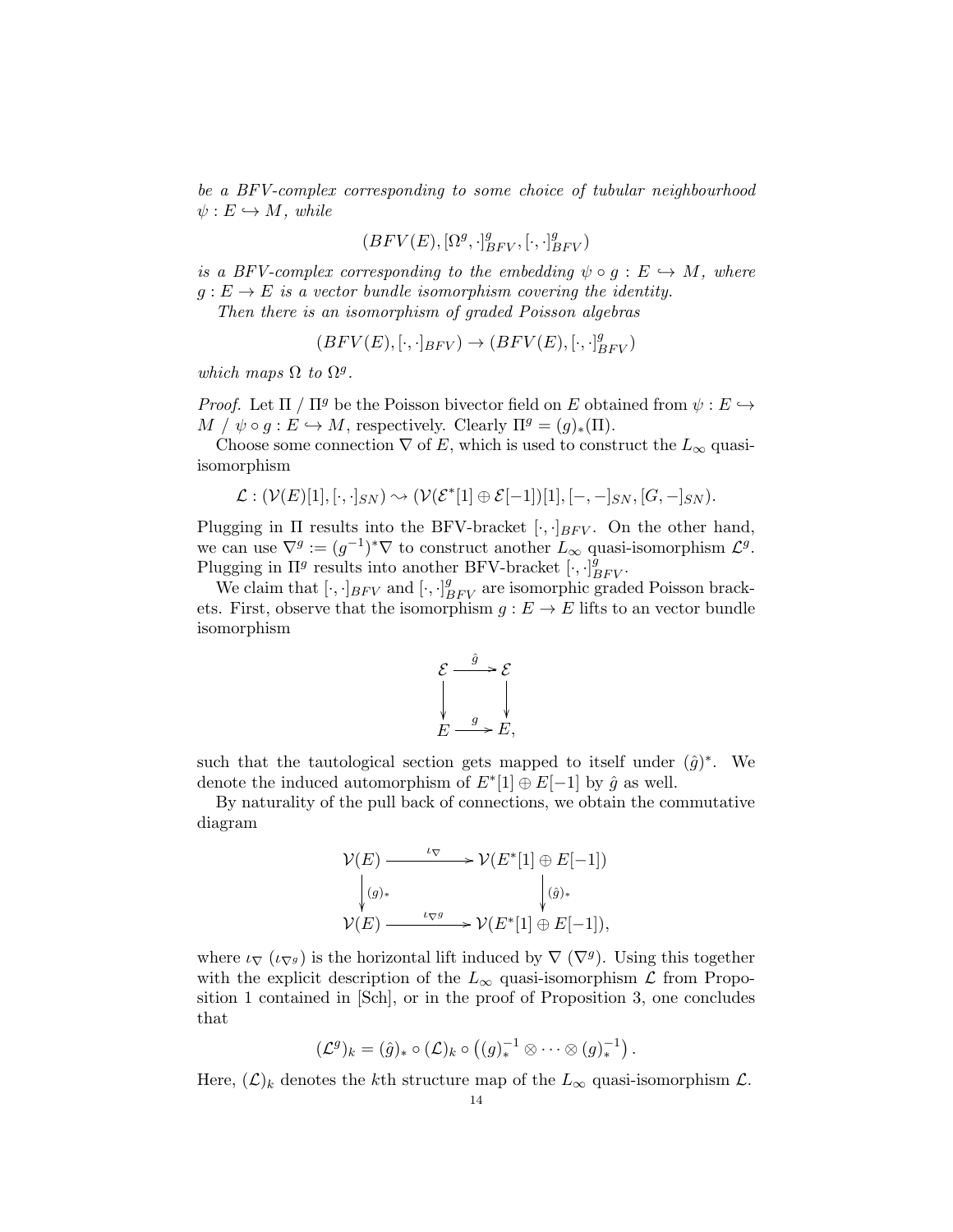This immediately implies that  $\hat{g}$  induces an isomorphism between  $[\cdot, \cdot]_{BFV}$ and  $[\cdot, \cdot]_{BFV}^g$ , respectively. Moreover, since  $\hat{g}$  maps the tautological section to itself, it maps any BFV-charge to another one.

Finally, Theorem 1 implies the statement of Lemma 2.

In general, a different choice of embedding can cause drastic changes in the associated BFV-complexes. Consider  $S = \{0\}$  inside  $M = \mathbb{R}^2$  equipped with the smooth Poisson bivector field

$$
\Pi(x,y) := \begin{cases} 0 & x^2 + y^2 \le 4 \\ \exp\left(-\frac{1}{x^2 + y^2 - 4}\right) \frac{\partial}{\partial x} \wedge \frac{\partial}{\partial y} & x^2 + y^2 \ge 4 \end{cases}.
$$

Let  $\psi_0$  be the embedding of  $E \cong \mathbb{R}^2$  into  $\mathbb{R}^2$  given by the identity and  $\psi_1$ the embedding given by

$$
(x,y)\mapsto \frac{1}{\sqrt{1+x^2+y^2}}(x,y).
$$

The image of  $\psi_1$  is contained in the disk of radius 1. Hence  $\Pi_{\psi_1}$  vanishes identically whereas  $\Pi_{\psi_0}$  does not.

The ghost/ghost-momentum bundle  $\mathcal{E}^*[1] \oplus \mathcal{E}[-1]$  is of the very simple form

$$
\mathbb{R}^2 \times ((\mathbb{R}^2)^*[1] \oplus \mathbb{R}^2[-1]) \to \mathbb{R}^2.
$$

Denote the Poisson bivector field coming from the natural pairing between  $(\mathbb{R}^2)^*$ [1] and  $\mathbb{R}^2$ [-1] by G. We choose the standard flat connection on the bundle  $\mathbb{R}^2 \to 0$ . Then the Poisson bivector fields for the BFV-brackets  $[\cdot,\cdot]_{BFV}^0$  and  $[\cdot,\cdot]_{BFV}^1$  are simply given by the sums  $G + \Pi_{\psi_0}$  and  $G + \Pi_{\psi_1}$ , respectively.

Any isomorphism of graded Poisson algebras between  $(BFV(E), [\cdot , \cdot ]_{BFV}^0)$ and  $(BFV(E), [\cdot, \cdot]_{BFV}^1)$  yields an induced isomorphism of Poisson algebras between  $(\mathcal{C}^{\infty}(\mathbb{R}^2), \{\cdot,\cdot\}_{\Pi_{\psi_0}})$  and  $(\mathcal{C}^{\infty}(\mathbb{R}^2), \{\cdot,\cdot\}_{\Pi_{\psi_0}})$ . Since  $\Pi_{\psi_1}$  vanishes, the induced automorphism would have to map something non-vanishing to 0, which is a contradiction. Hence there is no isomorphism of graded Poisson algebras between  $(BFV(E), [\cdot, \cdot]_{BFV}^0)$  and  $(BFV(E), [\cdot, \cdot]_{BFV}^1)$ .

Although different choices of embeddings can lead to differential graded Poisson algebras that are not isomorphic, it is always possible to find appropriate "restrictions" of the BFV-complexes such that the corresponding differential graded Poisson algebras are isomorphic. To this end we define

**Definition 2.** Let  $E$  be a finite rank vector bundle over a smooth manifold S. Assume E is equipped with a Poisson bivector field  $\Pi$  such that S is a coisotropic submanifold of E. Moreover let  $(BFV(E), D_{BFV}, [\cdot, \cdot]_{BFV})$  be a  $BFV-complex$  for S in  $(E,\Pi)$  and U an open neighbourhood of S inside E.

Then the restriction of the BFV-complex on U is the differential graded Poisson algebra

$$
(BFV^U(E), D_{BFV}^U(\cdot) = [\Omega^U, \cdot]_{BFV}^U, [\cdot, \cdot]_{BFV}^U)
$$

given by the following data: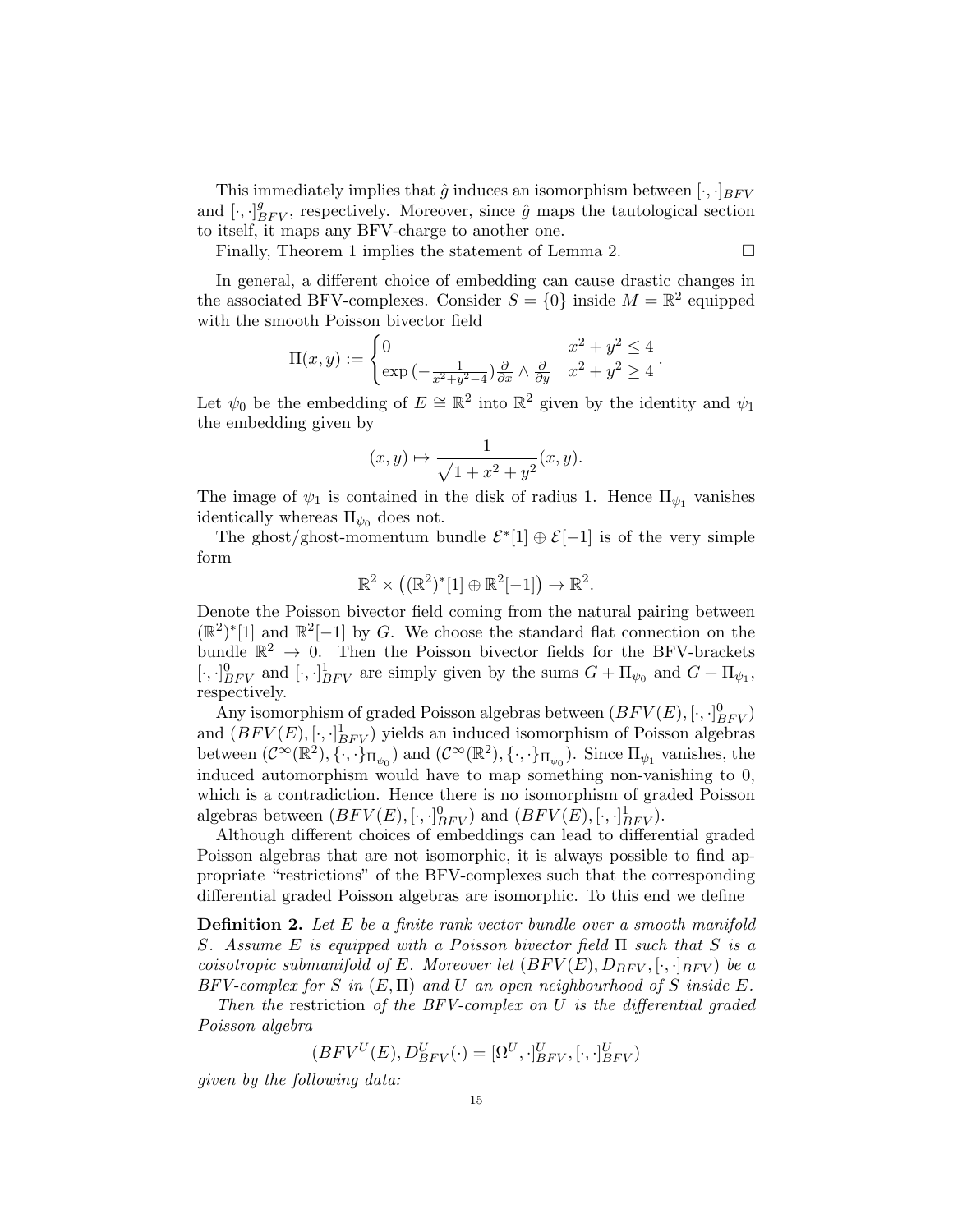(a)  $BFV^{U}(E)$  is the space of smooth functions on the graded vector bundle  $(\mathcal{E}^*[1] \oplus \mathcal{E}[-1])|_U$  fitting into the following Cartesian square:



- (b)  $BFV^U(E)$  inherits a graded Poisson bracket  $[\cdot, \cdot]_{BFV}^U$  from  $BFV(E)$ : one restricts the Poisson bivector field corresponding to  $[\cdot, \cdot]_{BFV}$  to the graded submanifold  $(\mathcal{E}^*[1] \oplus \mathcal{E}[-1])|_U$  of  $\mathcal{E}^*[1] \oplus \mathcal{E}[-1]$ .
- (c) An element  $\Omega^U$  of  $BFV^U(E)$  is called a restricted BFV-charge if it is of degree +1,  $[\Omega^U, \Omega^U]_{BFV}^U = 0$  holds and the component of  $\Omega^U$  in  $\Gamma(\mathcal E \vert_U)$  is equal to the restriction of the tautological section  $\Omega_0 \in \Gamma(\mathcal{E})$  to U.

Proposition 4. Let S be a coisotropic submanifold of a smooth, finite dimensional Poisson manifold  $(M, \Pi)$ . Denote the normal bundle of S by E and fix a connection  $\nabla$  on E. Moreover let  $\psi_0$  and  $\psi_1$  be two embeddings of E into M as tubular neighbourhoods of S.

Using these data one constructs two graded Poisson algebra structures on  $BFV(E)$  following subsection 2.3 (in particular one applies Proposition 1). Denote the two corresponding graded Poisson brackets by  $[\cdot, \cdot]_{BFV}^{0}$  and  $[\cdot, \cdot]_{BFV}^1$  respectively.

Then there are two open neighbourhoods  $A_0$  and  $A_1$  of S in E such that an isomorphism of graded Poisson algebras

$$
(BFV^{A_0}(E), [\cdot, \cdot]_{BFV}^{0, A_0}) \xrightarrow{\cong} (BFV^{A_1}(E), [\cdot, \cdot]_{BFV}^{1, A_1})
$$

exists.

*Proof.* We make use of the fact that any two embeddings of  $E$  as a tubular neighbourhood are homotopic up to inner automorphisms of  $E$ , i.e. given two embeddings  $\psi$  and  $\phi$  of E into M as a tubular neighbourhood, one can find

- a vector bundle isomorphism  $g$  of  $E$  and
- a smooth map  $F: E \times I \to M$

satisfying

- $F|_{E\times\{0\}} = \psi$  and  $F|_{E\times\{1\}} = \phi \circ g$ ,
- $\psi_s := F|_{E\times\{s\}} : E \to M$  is an embedding for all  $s \in I$  and
- $\psi_s|_S = id_S$  for all  $s \in I$ .

The construction of  $F$  can be found in [Hi] for instance.

Since vector bundle automorphisms of  $E$  yield isomorphic BVF-complexes by Lemma 2, we can assume without loss of generality that the two embeddings  $\psi := \psi_0$  and  $\phi = \psi_1$  are homotopic (i.e.  $q = id$ ).

Denote the images of  $\psi_s$  by  $V_s$ . Since  $\psi_s$  is an embedding of a manifold of the same dimension as  $M$ , the image  $V_s$  is an open subset of  $M$ . Moreover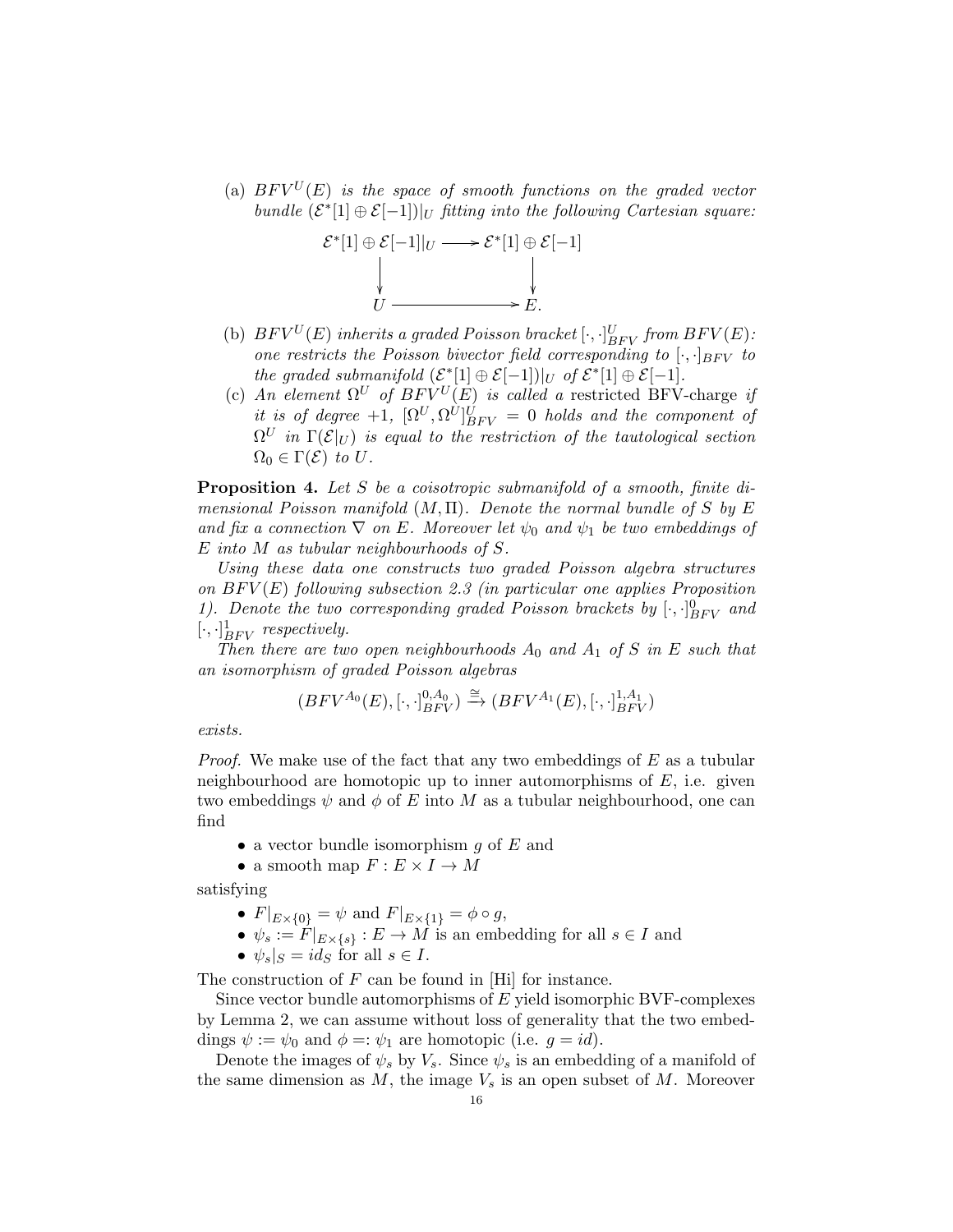$S \subset V_s$  holds for arbitrary  $s \in I$ , i.e.  $V_s$  is an open neighbourhood of S in M. Because  $F$  is continuous, one can find an open neigbourhood  $V$  of  $S$  in M which is contained in  $\bigcap_{s\in I} V_s$ .

One defines  $\hat{F}: E \times I \to M \times I$ ,  $(e, t) \mapsto (F(e, t), t)$  and checks that  $\hat{F}$  is an embedding, hence its image is a submanifold W of  $M \times I$  and  $\hat{F}$  is a diffeomorphism between  $E \times I$  and W. Consider the restriction of  $\hat{F}^{-1}: W \stackrel{\cong}{\to} E \times I$  to  $V \times I$  which we denote by G. If one restricts G to "slices" of the form  $V \times \{s\}$  one obtains  $\psi_s^{-1}|_V$ . The images of  $\psi_s^{-1}|_V$  are denoted by  $W_s$ . By continuity of G there is an open neighbourhood W of S in E which is contained in  $\bigcap_{s\in I} W_s$ .

We define the following one-parameter family of local diffeomorphisms of E:

$$
\phi_s: W_0 \xrightarrow{\psi_0|_{W_0}} V \xrightarrow{(\psi_s|_V)^{-1}} W_s.
$$

Moreover  $E$  inherits a one-parameter family of Poisson bivector fields defined by  $\Pi_s := (\psi_s|_{V_s}^{-1})$  $\binom{-1}{V_s}$  ( $\Pi|_{V_s}$ ). The restriction  $\Pi_s|_{W_s}$  is equal to  $(\psi_s|_{V}^{-1})$  $(V^{-1})_* (\Pi|_V).$ Consequently

(1)  $\Pi_s|_{W_s} = (\phi_s)_*(\Pi_0|_{W_0})$ 

holds for all  $s \in I$ .

Differentiating  $\phi_s$  yields a smooth one-parameter family of local vector fields  $(Y_s)_{s\in I}$  on E. By (1) the smooth one-parameter family

$$
\Pi_t|_W - Y_t|_W dt
$$

is a MC-element of  $(\mathcal{V}(W)[1] \otimes \Omega(I), d_{DR}, [\cdot, \cdot]_{SN})$ .

The  $L_{\infty}$  quasi-isomorphism

$$
\mathcal{L}_{\nabla} : (\mathcal{V}(E)[1],[\cdot,\cdot]_{SN}) \leadsto (\mathcal{V}(\mathcal{E}^*[1] \oplus \mathcal{E}[-1])[1],[G,\cdot]_{SN},[\cdot,\cdot]_{SN})
$$

from Proposition 1 restricts to an  $L_{\infty}$  quasi-isomorphism

$$
\mathcal{L}_{\nabla}|_W: (\mathcal{V}(W)[1],[\cdot,\cdot]_{SN}) \sim (\mathcal{V}((\mathcal{E}^*[1] \oplus \mathcal{E}[-1])|_W)[1],[G,\cdot]_{SN},[\cdot,\cdot]_{SN}).
$$

Hence we obtain an  $L_{\infty}$  quasi-isomorphism

$$
\mathcal{L}_{\nabla}|_W \otimes id: \qquad (\mathcal{V}(W)[1] \otimes \Omega(I), d_{DR}, [\cdot, \cdot]_{SN}) \sim (\mathcal{V}(\mathcal{E}^*[1] \oplus \mathcal{E}[-1]|_W)[1] \otimes \Omega(I), d_{DR} + [G, \cdot]_{SN}, [\cdot, \cdot]_{SN}).
$$

Applying  $\mathcal{L}_{\nabla}|_W \otimes id$  to the MC-element  $\Pi_t|_W - Y_t|_W dt$  and adding G yields a MC-element  $\hat{\Pi}_t - \hat{Y}_t dt$  of  $(\mathcal{V}(\mathcal{E}^*[1] \oplus \mathcal{E}[-1]|_W)[1] \otimes \Omega(I), d_{DR}, [\cdot, \cdot]_{SN})$ .

It is straightforward to check that  $\hat{\Pi}_s$  is the restriction of  $\mathcal{L}_{\nabla}(\sum_{k\geq 1} \frac{1}{k!}\Pi_s^{\otimes k})$ to W and that  $\hat{Y}_s$  is the sum of the horizontal lift  $\iota_{\nabla}(Y_s)$  of  $Y_s$  with respect to  $\nabla$  restricted to W plus a part in  $\mathcal{V}^{(1,1)}(\mathcal{E}^*[1] \oplus \mathcal{E}[-1])$  (that acts as a nilpotent derivation).

Using parallel transport with respect to  $\nabla$ ,  $(\iota_{\nabla}(Y_t))_{t\in I}$  can be integrated to a one-parameter family of vector bundle automorphisms

$$
\hat{\phi}_s : \mathcal{E}^*[1] \oplus \mathcal{E}[-1]|_{W_0} \to \mathcal{E}^*[1] \oplus \mathcal{E}[-1]|_{W_s}
$$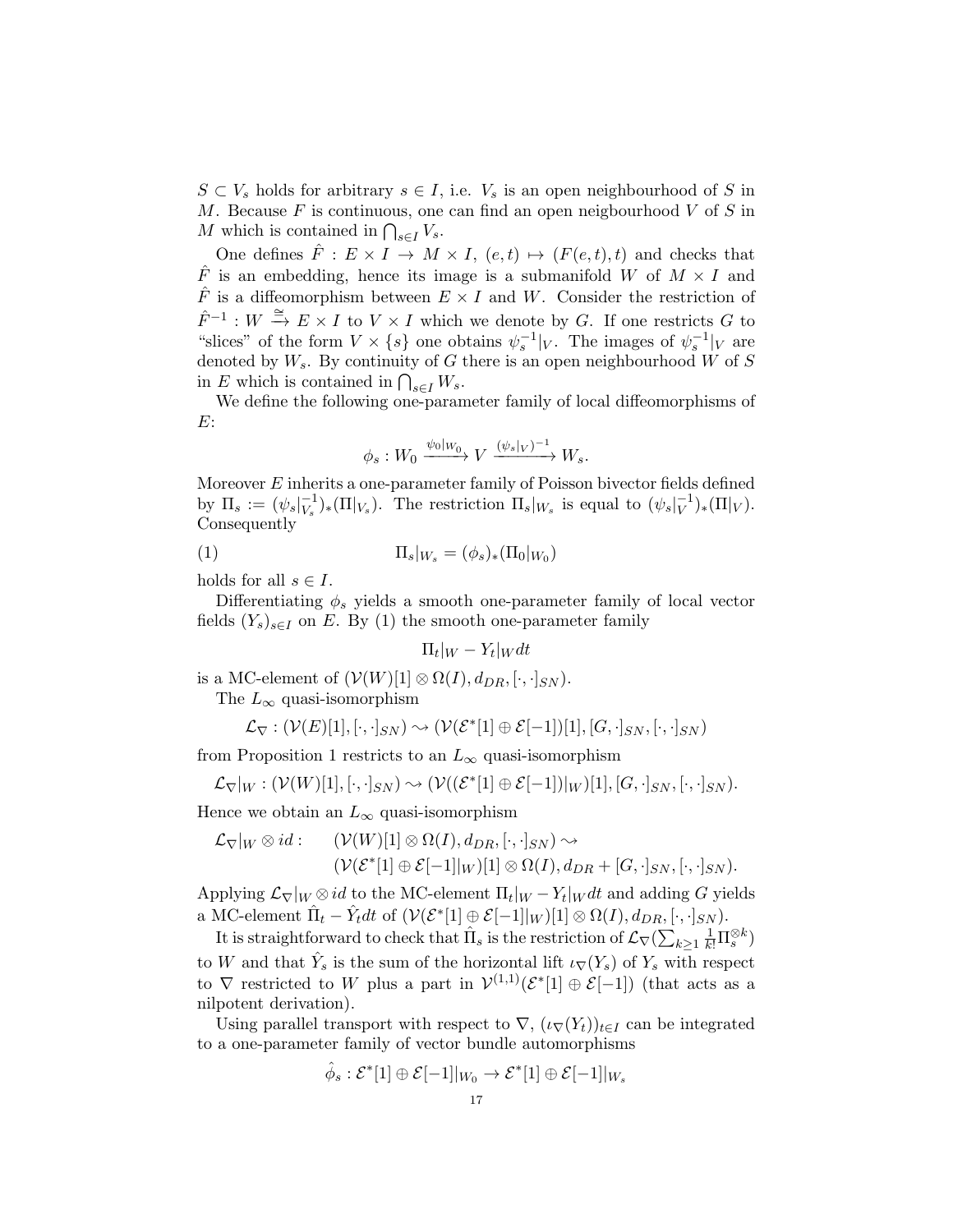covering  $\phi_s: W_0 \to W_s$  for arbitrary  $s \in I$ . Similar to the construction of V and W one finds an open neighbourhood  $A_0$  of S in W such that  $\phi_t|_{A_0}$ :  $A_0 \stackrel{\cong}{\to} A_t$  with  $\bigcup_{s \in I} A_s \subset W$ . So the restriction of  $\hat{\phi}_s$  to  $\mathcal{E}^*[1] \oplus \mathcal{E}[-1]|_{A_0}$ has image  $\mathcal{E}^*[1] \oplus \widetilde{\mathcal{E}}[-1]|_{A_s}$  which is a submanifold of  $\mathcal{E}^*[1] \oplus \mathcal{E}[-1]|_{W}$  for arbitrary  $s \in I$ .

Hence the one-parameter family of local vector fields

$$
(\iota_{\nabla}(Y_t)|_{(\mathcal{E}^*[1]\oplus \mathcal{E}[-1])|_{A_t}})_{t\in I}
$$

can be uniquely integrated to a one-parameter family of local diffeomorphisms  $(\hat{\phi}_t)_{t\in I}$  and consequently the one-parameter family of local vector fields  $(\hat{Y}_t|_{A_t})_{t\in I}$  can be uniquely integrated to a one-parameter family of local diffeomorphisms which we denote by

$$
\varphi_s: (\mathcal{E}^*[1] \oplus \mathcal{E}[-1])|_{A_0} \to (\mathcal{E}^*[1] \oplus \mathcal{E}[-1])|_{A_s}
$$

for  $s \in I$ .

Applying Lemma 1 shows that  $\hat{\Pi}_s|_{A_s} = (\varphi_s)_*(\hat{\Pi}_0|_{A_0})$  holds for all  $s \in I$ . Hence

$$
(\varphi_1)_*: \mathcal{C}^\infty(\mathcal{E}^*[1] \oplus \mathcal{E}[-1]|_{A_0}) \to \mathcal{C}^\infty(\mathcal{E}^*[1] \oplus \mathcal{E}[-1]|_{A_1})
$$

is an isomorphism of Poisson algebras.

**Theorem 2.** Let S be a coisotropic submanifold of a smooth, finite dimensional Poisson manifold  $(M, \Pi)$ . Suppose  $(BFV(E), D_{BFV}^0, [\cdot, \cdot]_{BFV}^0)$  and  $(BFV(E), D<sub>BFV</sub><sup>1</sup>, [\cdot, \cdot]<sub>BFV</sub><sup>1</sup>$  are two BFV-complexes constructed with help of two arbitrary embeddings of E into M, two arbitrary connections on  $E \to S$ and two arbitrary BFV-charges.

Then there are two open neighbourhoods  $B_0$  and  $B_1$  of S in E such that an isomorphism of differential graded Poisson algebras

$$
(BFV^{B_0}(E), D_{BFV}^{0,B_0}, [\cdot, \cdot]_{BFV}^{0,B_0}) \xrightarrow{\cong} (BFV^{B_1}(E), D_{BFV}^{1,B_1}[\cdot, \cdot]_{BFV}^{1,B_1})
$$

exists.

Proof. By Theorem 1 we can assume without loss of generality that the two chosen connections coincide. Furthermore it suffices to prove that there is an isomorphism of graded Poisson algebras from some restriction of  $(BFV(E), [\cdot, \cdot]_{BFV}^0)$  to some restriction of  $(BFV(E), [\cdot, \cdot]_{BFV}^0)$  which maps a restricted BFV-charge to another restricted BFV-charge. This is a consequence of the fact that Theorem 1 holds also in the restricted setting as long as the open neighbourhood  $U$  of  $S$  in  $E$ , to which we restrict, is contractible to S along the fibres of E.

By Lemma 2, we may assume without loss of generality that the two embeddings under consideration are homotopic. Hence there is a smooth one-parameter family of isomorphisms of graded Poisson algebras

$$
(\varphi_s)_*: (BFV^{A_0}(E), [\cdot, \cdot]_{BFV}^{0, A_0}) \to (BFV^{A_s}(E), [\cdot, \cdot]_{BFV}^{s, A_s}),
$$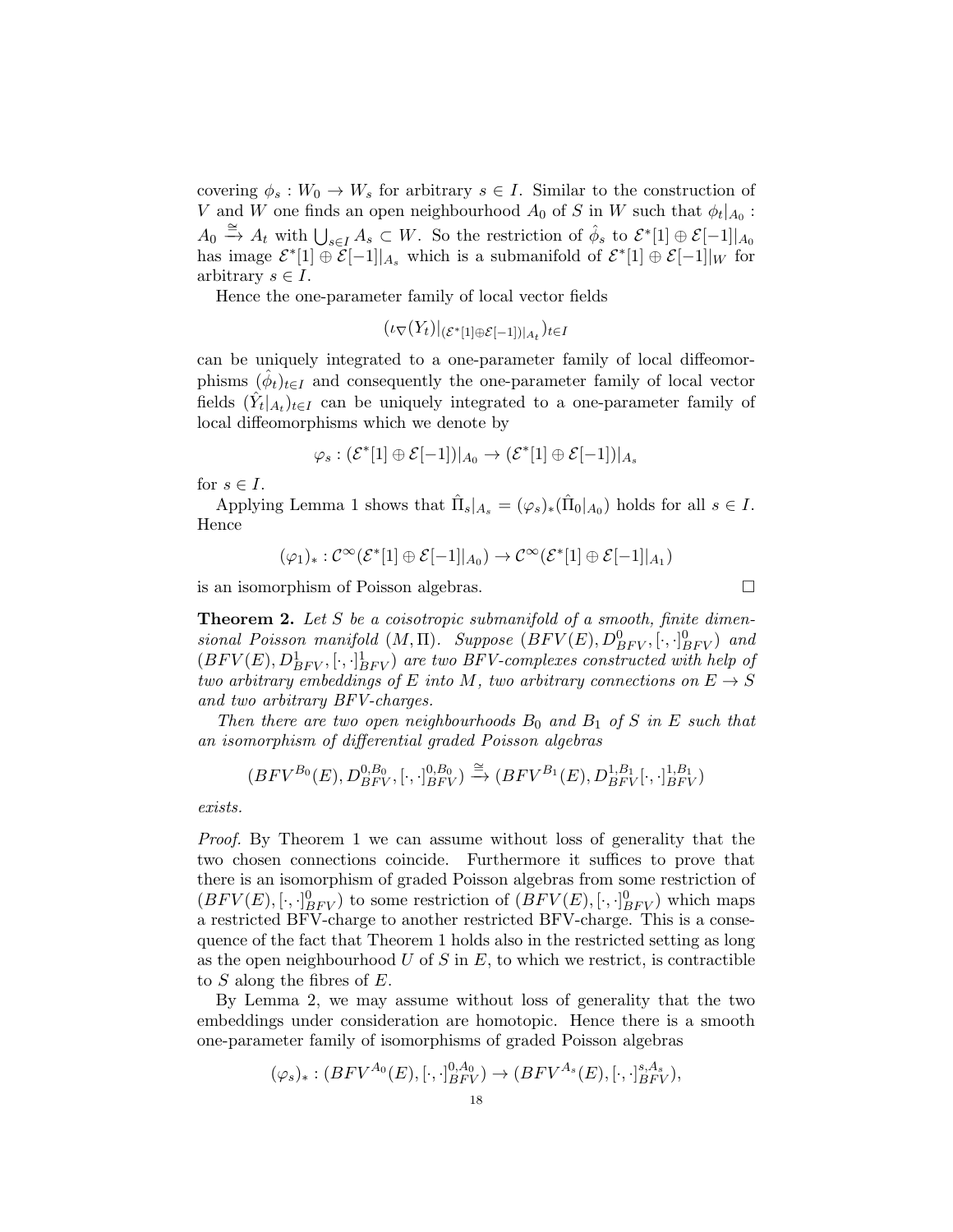which we constructed in the proof of Proposition 4. The smoothness of this family and the fact that the zero section S is fixed under  $(\varphi_s)_{s\in I}$  imply that there is a open neighbourhood A of S in E satisfying  $A \subset \bigcap_{s \in I} A_s$ .

Fix a restricted BFV-charge  $\Omega$  of  $(BFV^{A_0}(E), [\cdot, \cdot]_{BFV}^{0, A_0})$ . The restriction of

$$
(\Omega(t) := (\varphi_t)_*(\Omega))_{t \in I}
$$

to A yields a smooth one-parameter family of sections of  $\bigwedge \mathcal{E} \otimes \bigwedge \mathcal{E}^*|_A$ . Although  $[\Omega(s)|_A, \Omega(s)|_A]_{BFV}^{s,A} = 0$  holds for all  $s \in I$ ,  $\Omega(s)|_A$  is in general not a BFV-charge since its component in  $\Gamma(\mathcal{E}|_W)$  is  $\Omega_0(s) := (\varphi_s)_*(\Omega_0)$  which does not need to be equal to  $\Omega_0$  as required – see Definition 2. In particular  $\Omega(1)$  might not be a restricted BFV-charge of  $(BFV(E), [\cdot, \cdot]_{BFV}^1)$ . However we will show that  $\Omega(1)$  can be "gauged" to a BFV-charge in the remainder of the proof.

We have to recall some of the ingredients involved in the proof of Proposition 2: The first observation is that  $\delta := [\Omega_0, \cdot]_G$  is a differential. Here  $\Omega_0$  denotes the tautological section of  $\mathcal{E} \to E$ , G is the Poisson bivector field associated to the fibre pairing between  $\mathcal E$  and  $\mathcal E^*$ , and  $[\cdot, \cdot]_G$  denotes the graded Poisson bracket on  $BFV(E)$  corresponding to G. Second it is possible to construct a homotopy h for  $\delta$ , i.e. a degree  $-1$  map satisfying

(2) 
$$
\delta \circ h + h \circ \delta = id - i \circ pr
$$

where i is an embedding of the cohomology of  $\delta$  into  $BFV(E)$  and pr is a projection from  $BFV(E)$  onto cohomology. We remark that h does not restrict to arbitrary open neighbourhoods of  $S$  in  $E$ . However one can check that it does restrict to open neighbourhoods that can be contracted to S along the fibres of  $E$ . Without loss of generality we can assume that  $A$  has this property.

We are interested in the smooth one-parameter family

$$
h(\Omega_0(s)) \in \Gamma(\mathcal{E} \otimes \mathcal{E}^*|_A) \cong \Gamma(\text{End}(\mathcal{E}|_A))
$$

with  $s \in I$ . Since  $\Omega_0$  intersects the zero section of  $\mathcal{E} \to E$  transversally at S, so does  $\Omega_0(s)$  for arbitrary  $s \in I$ . This implies 1.) the evaluation of  $\Omega_0(s)$ at S is zero and 2.)  $h(\Omega_0(s))|_S \in \Gamma(\mathcal{E} \otimes \mathcal{E}^*|_S)$  is fibrewise invertible, i.e. it is an element of  $\Gamma(GL(\mathcal{E}|_S))$ .

For any  $s \in I$  we have  $\delta(\Omega_0(s)) = [\Omega_0, \Omega_0(s)]_G = 0$  since both  $\Omega_0$  and  $\Omega_0(s)$  are sections of  $\mathcal{E}|_A$  and G is the Poisson bivector given by contraction between  $\mathcal E$  and  $\mathcal E^*$ . Moreover  $(i \circ pr)(\Omega_0(s)) = 0$  since the projection pr involves evaluation of the section at S, where  $\Omega_0(s)$  vanishes. Consequently (2) reduces to  $\delta(h(\Omega_0(s))) = \Omega_0(s)$  for all  $s \in I$ . However this means that if we interpret  $h(\Omega_0(s))$  as a fibrewise endomorphism of  $\mathcal{E}|_A$  the image of  $\Omega_0$ under  $-h(\Omega_0(s))$  is  $\Omega_0(s)$ .

We define  $M_s := -h(\Omega_0(s))$  – as already observed,  $(M_t)_{t \in I}$  is a smooth one-parameter family of sections of  $End(\mathcal{E}|_A)$  and the restriction to S is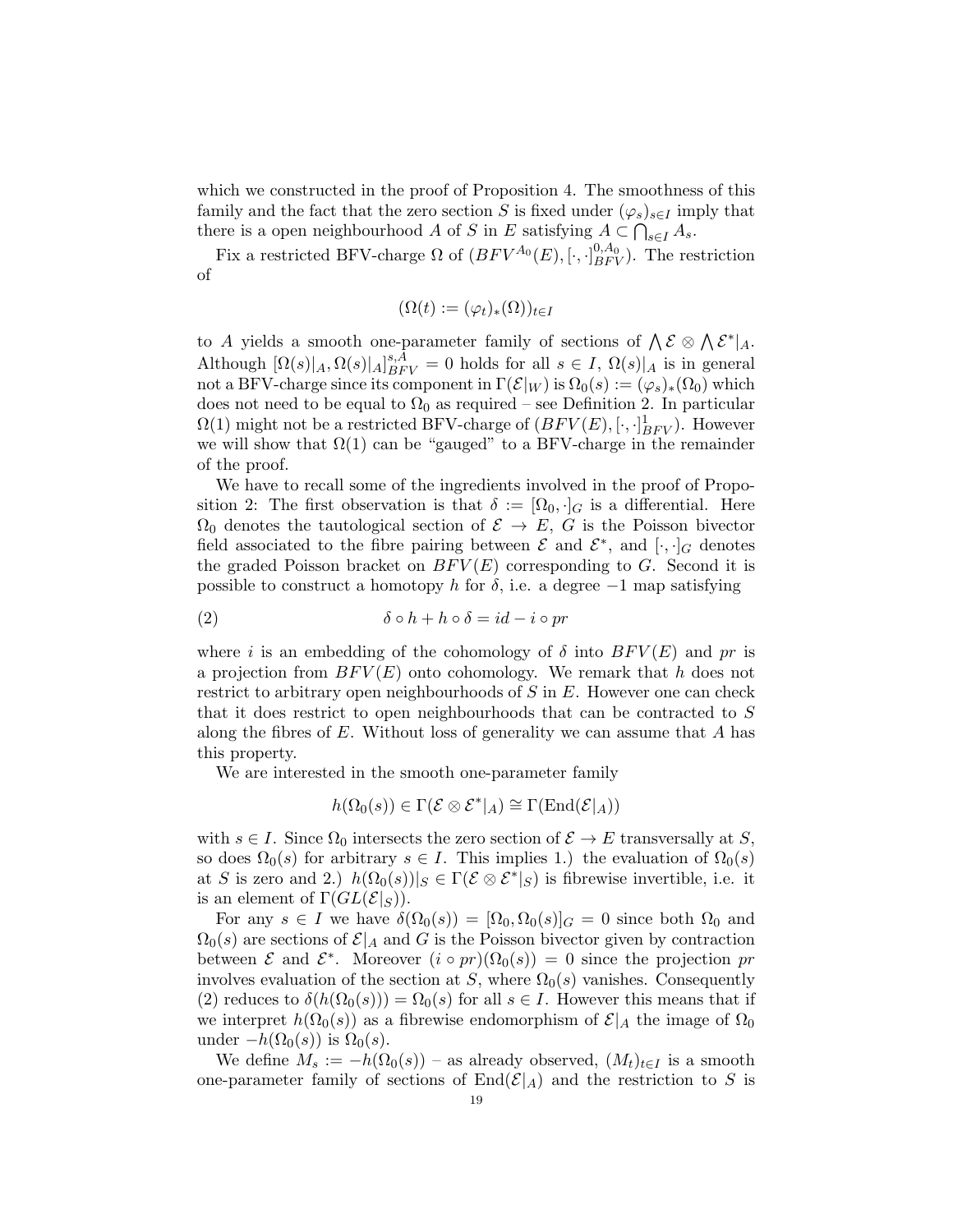a smooth one-parameter family of  $GL(\mathcal{E}|_S)$ . By smoothness of the oneparameter family it is possible to find an open neighbourhood  $B$  of  $S$  in  $E$ such that the restriction of  $(M_t)_{t\in I}$  to B is always fibrewise invertible. Since  $M_0 = id|_A$  we know that  $(M_t|_B)_{t \in I}$  is a smooth one-parameter family of sections in  $GL_{+}(\mathcal{E}|_{B})$ , i.e. fibrewise invertible automorphisms of  $E|_{B}$  with positive determinante. In particular  $M_1 \in \Gamma(GL_+(\mathcal{E}|_B)).$ 

Consider the smooth one-parameter family  $(m_t)_{t\in I}$  of sections of End $(\mathcal{E}|_B)$ given by

$$
m_t := -M_t^{-1} \circ \left(\frac{d}{dt}M_t\right).
$$

It integrates to a smooth one-parameter family of sections of  $GL_+(\mathcal{E}|_B)$  that coincides with  $(M_t)_{t \in [0,1]}$ . The adjoint action of  $m_t$  on  $(BFV^B(E), [\cdot, \cdot]_{BFV}^{1,B})$ can be integrated to an automorphism of  $(BFV^B(E), [\cdot, \cdot]_{BFV}^{1,B})$  and this automorphism maps the restriction of  $\Omega_0(1)$  to B to the restriction of  $\Omega_0$  to B. Hence  $(\exp(m) \circ (\varphi_1)_*)$  maps the restricted BFV-charge  $\Omega$  to another restricted BFV-charge of  $(BFV^B(E), [\cdot, \cdot]_{BFV}^{1,B})$ .

**Definition 3.** Let  $(BFV(E), D_{BFV}, [\cdot, \cdot]_{BFV})$  be a BFV-complex associated to a coisotropic submanifold S of a smooth Poisson manifold  $(M, \Pi)$ . We define a differential graded Poisson algebra  $(BFV<sup>g</sup>(E), D<sup>g</sup><sub>BFV</sub>, [\cdot, \cdot]<sup>g</sup><sub>BFV</sub>)$  as follows:

- (a)  $BFV^{\mathfrak{g}}(E)$  is the algebra of equivalence classes of elements of  $BFV(E)$ under the equivalence relation:  $f \sim g$  : $\Leftrightarrow$  there is a open neighbourhood U of S in E such that  $f|_U = g|_U$ .
- (b)  $D_{BFV}^{\mathfrak{g}}([\cdot]) := [D_{BFV}(\cdot)]$  where  $[\cdot]$  denotes the equivalence class of  $\cdot$ under  $\sim$ .
- (c)  $[[\cdot], [\cdot]]_{BFV}^{\mathfrak{g}}:=[[\cdot, \cdot]_{BFV}].$

Given a differential graded Poisson algebra with unit  $(A, \wedge, d, [\cdot, \cdot])$  we define the corresponding abstract differential graded Poisson algebra with unit  $[(A, \wedge, d, [\cdot, \cdot])]$  to be the isomorphism class of  $(A, \wedge, d, [\cdot, \cdot])$  in the category of differential graded Poisson algebras with unit. In particular  $[(A, \wedge, d, [\cdot, \cdot])]$ is a object in the category of differential graded Poisson algebras with unit up to isomorphisms.

Theorem 2 immediately implies

Corollary 4. Consider a coisotropic submanifold S of a smooth, finite dimensional Poisson manifold  $(M, \Pi)$  and let  $(BFV(E), D_{BFV}, [\cdot, \cdot]_{BFV})$  be a  $BFV-complete associated to S inside (M, \Pi).$ 

The abstract differential graded Poisson algebra

$$
[(BFV^\mathfrak{g}(E),D_{BFV}^\mathfrak{g},[\cdot,\cdot]_{BFV}^\mathfrak{g})]
$$

is independent of the specific choice of a BFV-complex and hence is an invariant of S as a coisotropic submanifold of  $(M, \Pi)$ .